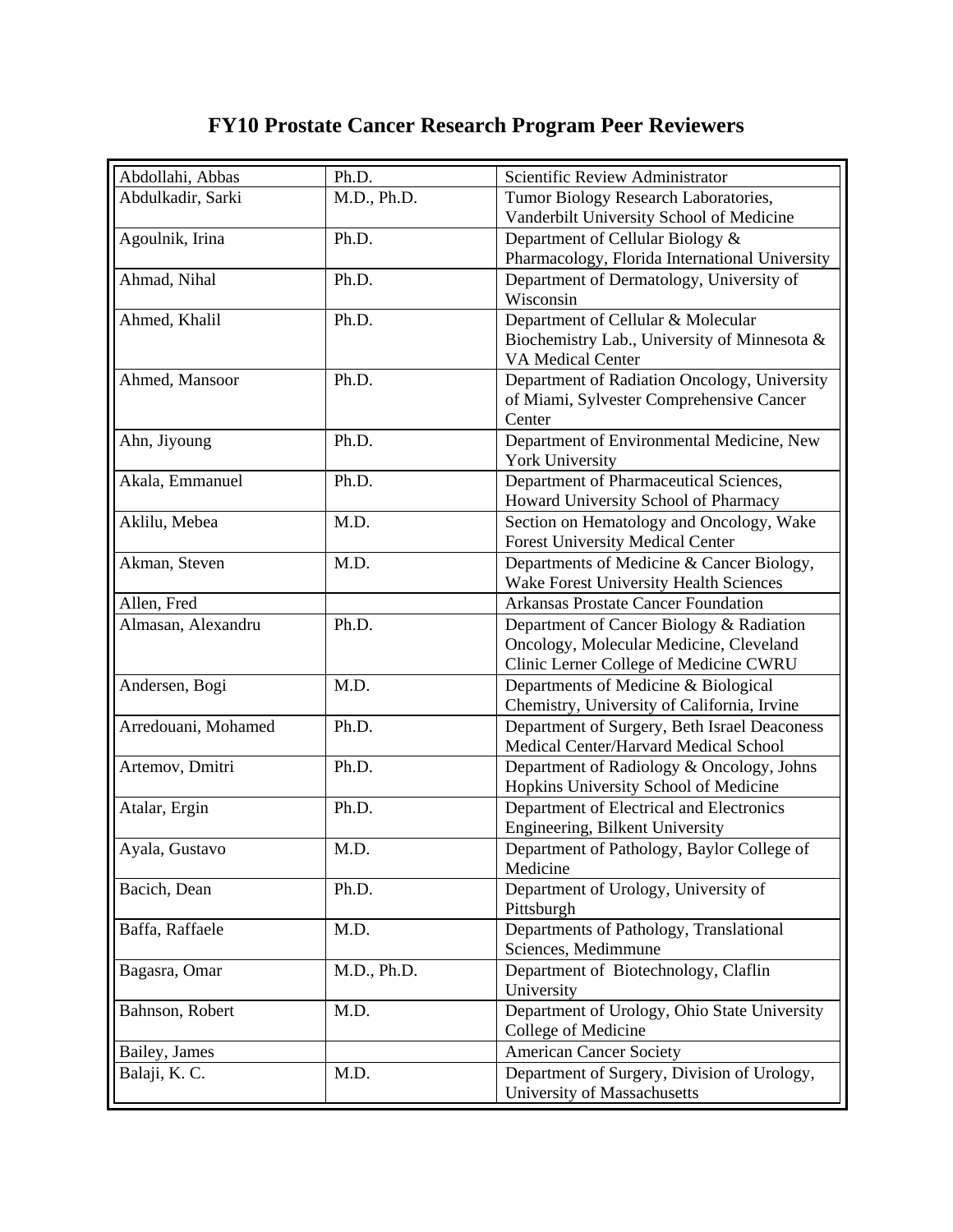| Ballman, Karla        | Ph.D.       | Division of Biomedical Statistics and                                                                        |
|-----------------------|-------------|--------------------------------------------------------------------------------------------------------------|
|                       |             | Informatics, Mayo Clinic                                                                                     |
| Bander, Neil          | M.D.        | Department of Urology, Weill/Cornell                                                                         |
|                       |             | <b>University Medical College</b>                                                                            |
| Banerjee, Partha      | Ph.D.       | Department of Biochemistry, Molecular &                                                                      |
|                       |             | Cellular Biology, Georgetown University                                                                      |
|                       |             | Medical Center                                                                                               |
| Baranowska-Kortylewi, | Ph.D.       | Department of Radiation Oncology, University                                                                 |
| Janina                |             | of Nebraska Medical Center                                                                                   |
| Barlow, Isadore       |             | <b>American Cancer Society</b>                                                                               |
| Baron, Veronique      | Ph.D.       | Vaccine Research Institute of San Diego                                                                      |
| Barqawi, Al           | M.D., F.R.  | Department of Surgery/Urology, University of<br>Colorado Denver                                              |
| Barrack, Evelyn       | Ph.D.       | Vattikuti Urology Institute, Henry Ford<br>Hospital                                                          |
| Barton, Beverly       | Ph.D.       | Department of Surgery, Division of Urology,<br><b>UMDNJ-NJMS</b>                                             |
| Basu, Alakananda      | Ph.D.       | Department of Molecular Biology and<br>Immunology, University of North Texas Health<br><b>Science Center</b> |
| Basu, Hirak           | Ph.D.       | Department of Human Oncology, Colby                                                                          |
|                       |             | <b>Pharmaceutical Company</b>                                                                                |
| Batra, Surinder       | Ph.D.       | Department of Biochemistry and Molecular<br>Biology, University of Nebraska Medical<br>Center                |
| Bayleran, Janet       | Ph.D.       | Clinical Research Center, Eastern Maine<br><b>Medical Center</b>                                             |
| Begg, Colin           | Ph.D.       | Memorial Sloan-Kettering Cancer Center                                                                       |
| Bell, Charles         | Ph.D.       | Department of Molecular and Cellular<br>Biochemistry, Ohio State University                                  |
| Benny, Paul           | Ph.D.       | Department of Chemistry, Washington State<br>University                                                      |
| Berman, David         | M.D., Ph.D. | Department of Pathology, Johns Hopkins<br>University School of Medicine                                      |
| Bhowmick, Neil        | Ph.D.       | Department of Urologic Surgery, Vanderbilt<br>University                                                     |
| Bielawski, Gregory    |             | Us TOO International                                                                                         |
| Birge, Raymond        | Ph.D.       | Department of Biochemistry & Molecular<br>Biology, UMDNJ-New Jersey Medical School                           |
| Bismar, Tarek         | M.D.        | Department of Pathology and Laboratory<br>Medicine, University of Calgary-Faculty of<br>Medicine             |
| Bisoffi, Marco        | Ph.D.       | Department of Biochemistry and Molecular<br>Biology, University of New Mexico                                |
| Blasini, Raul         |             | <b>Arkansas Prostate Cancer Foundation</b>                                                                   |
| Bolinger, Lizann      | Ph.D.       | Scientific Review Administrator                                                                              |
| Booher, Brian         |             | Anne's Place, the Home of I Can                                                                              |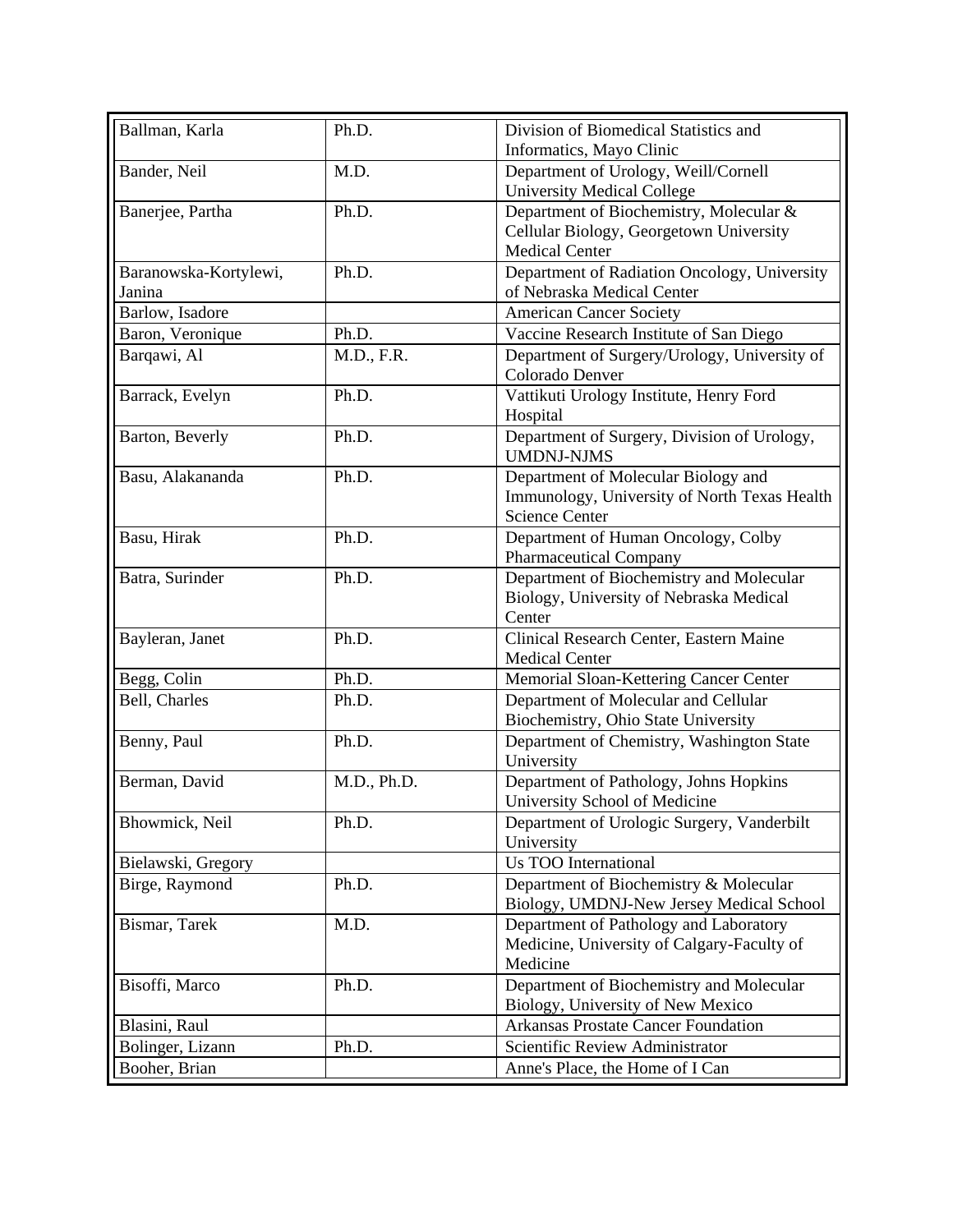| Boothman, David     | Ph.D.    | Simmons Comprehensive Cancer Center,<br>University of Texas Southwestern Medical<br>Center                   |
|---------------------|----------|--------------------------------------------------------------------------------------------------------------|
| Borowsky, Alexander | M.D.     | Department of Pathology, University of<br>California, Davis                                                  |
| Bright, Robert      | Ph.D.    | Department of Microbiology and Immunology,<br>Texas Tech Univ Health Sciences Center                         |
| Bright, William     |          | <b>Us TOO Prostate Cancer Support Group</b>                                                                  |
| Brown, George       |          | Prostate Conditions Education Council (PCEC)                                                                 |
| Brown, Ronald       |          | <b>Brother to Brother Project</b>                                                                            |
| Brown, Terry        | Ph.D.    | Department of Biochemistry & Molecular<br>Biology, Johns Hopkins Bloomberg School of<br><b>Public Health</b> |
| Bubley, Glenn       | M.D.     | Department of Genitourinary Oncology, Beth<br><b>Israel Deaconess Medical Center</b>                         |
| Burke, Armand       |          | Olean Area Man-to-Man Prostate Cancer Ed.                                                                    |
| Buttyan, Ralph      | Ph.D.    | Molecular Oncology Laboratory, Ordway<br><b>Research Institute</b>                                           |
| Camarero, Julio     | Ph.D.    | Department of Pharmacology and<br>Pharmaceutical Sciences, University of<br>California                       |
| Campbell, Moray     | Ph.D.    | Department of Pharmacology, Roswell Park<br><b>Cancer Institute</b>                                          |
| Cao, Jian           | M.D.     | Department of Medicine, State University of<br>New York at Stony Brook                                       |
| Carver, Brett       | M.D.     | Memorial Sloan-Kettering Cancer Center                                                                       |
| Cassidy, Pamela     | Ph.D.    | Department of Medicinal Chemistry, University<br>of Utah                                                     |
| Chai, Karl          | Ph.D.    | Department of Molecular Biology &<br>Microbiology, University of Central Florida                             |
| Chakrabarti, Ratna  | Ph.D.    | Department of Molecular Biology &<br>Microbiology, University of Central Florida                             |
| Chakravarti, Arnab  | M.D.     | Department of Radiation Oncology, Ohio State<br>University                                                   |
| Chan, Daniel        | Ph.D.    | Department of Pathology, Johns Hopkins<br><b>Medical Institutions</b>                                        |
| Chatta, Gurkamal    | M.B.B.S. | Department of Medicine, Division of<br>Hematology/Oncology, University of<br>Pittsburgh, Medical Center      |
| Chatterton, Robert  | Ph.D.    | Department of Obstetrics and Gynecology,<br>Northwestern University Medical School                           |
| Chen, Hongwu        | Ph.D.    | Department of Biological Chemistry/Cancer<br>Center, University of California, Davis                         |
| Chen, Xinbin        | Ph.D.    | Department of Surgical and Radiological<br>Sciences, University of California at Davis                       |
| Chen, Yong          | Ph.D.    | Department of Cancer Biology, Wake Forest<br>University                                                      |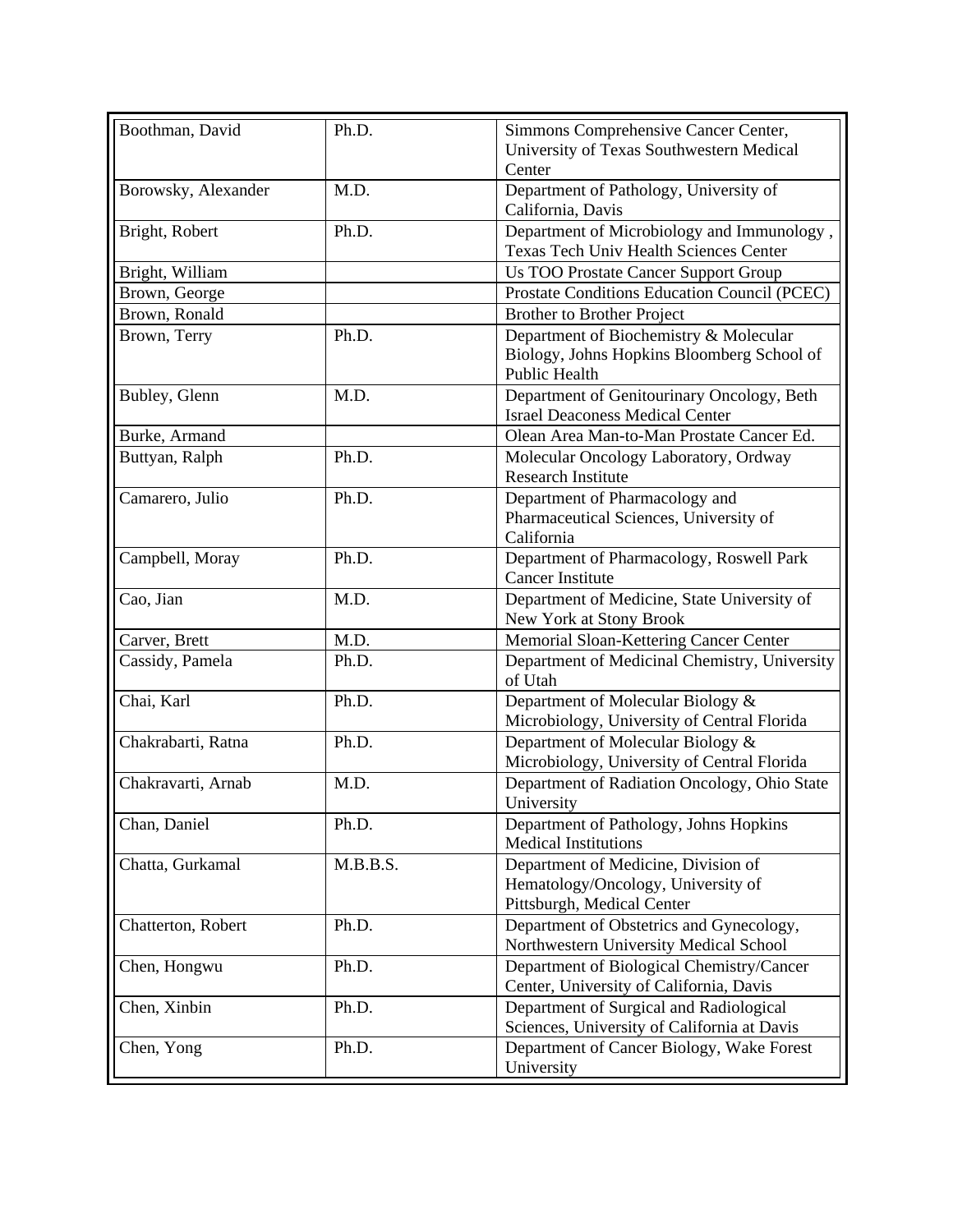| Cheng, Iona         | Ph.D.        | Cancer Research Center of Hawaii, University<br>of Hawaii at Manoa                                                   |
|---------------------|--------------|----------------------------------------------------------------------------------------------------------------------|
| Cheng, Liang        | M.D.         | Departments of Pathology and Laboratory<br>Medicine & Urology, Indiana University                                    |
| Chesney, Jason      | M.D., Ph.D.  | Department of Medicine, Division of Medical<br>Oncology, University of Louisville                                    |
| Chia, David         | Ph.D.        | Department of Pathology and Laboratory<br>Medicine, University of California at Los<br>Angeles                       |
| Chinn, Y. Eugene    | M.D., Ph.D.  | Department of Surgery, Brown University<br>School of Medicine                                                        |
| Chirgwin, John      | Ph.D.        | Department of Medicine/Endocrinology,<br>Indiana University                                                          |
| Chopra, Rajiv       | Ph.D.        | Department of Imaging Research, Sunnybrook<br><b>Health Sciences Centre</b>                                          |
| Choyke, Peter       | M.D.         | Center for Cancer Research, National Cancer<br>Institute (NCI), NIH                                                  |
| Christensen, Ken    |              | Vince Lombardi Cancer Clinic, Us TOO<br>Support                                                                      |
| Chuang, Tsung-Hsien | Ph.D.        | Infectious and Inflammation Disease Center,<br><b>Burnham Institute for Medical Research</b>                         |
| Clark, Barbara      | Ph.D.        | Department of Biochemistry & Molecular<br>Biology, University of Louisville                                          |
| Coetzee, Gerhard    | Ph.D.        | Department of Molecular Microbiology and<br>Immunology, University of Southern California<br>Keck School of Medicine |
| Cohen, Harvey       | M.D., Ph.D.  | Department of Pediatrics, Stanford University<br><b>Medical School</b>                                               |
| Colli, Janet        | M.D.         | Department of Urology, University of Alabama                                                                         |
| Collins, Peter      |              | Us TOO, Walter Reed                                                                                                  |
| Colombo, Keith      |              | Wichita, Kansas Chapter, Us TOO International                                                                        |
| Conklin, Douglas    | Ph.D.        | Department of Biomedical Sciences, University<br>at Albany, SUNY                                                     |
| Cooper, Carlton     | Ph.D.        | Department of Biological Sciences, University<br>of Delaware                                                         |
| Cooperberg, Matthew | M.D., M.P.H. | Department of Urology, UCSF Helen Diller<br>Family Comprehensive Cancer Center                                       |
| Copeland, Robert    | Ph.D.        | Department of Pharmacology, Howard<br>University                                                                     |
| Coppola, Domenico   | M.D.         | Department of Anatomic Pathology, H. Lee<br><b>Moffitt Cancer Center</b>                                             |
| Corey, Eva          | Ph.D.        | Department of Urology, University of<br>Washington                                                                   |
| Creighton, Chad     | Ph.D.        | Dan L. Duncan Cancer Center, Baylor College<br>of Medicine                                                           |
| Cryderman, Dale     |              | <b>American Cancer Society</b>                                                                                       |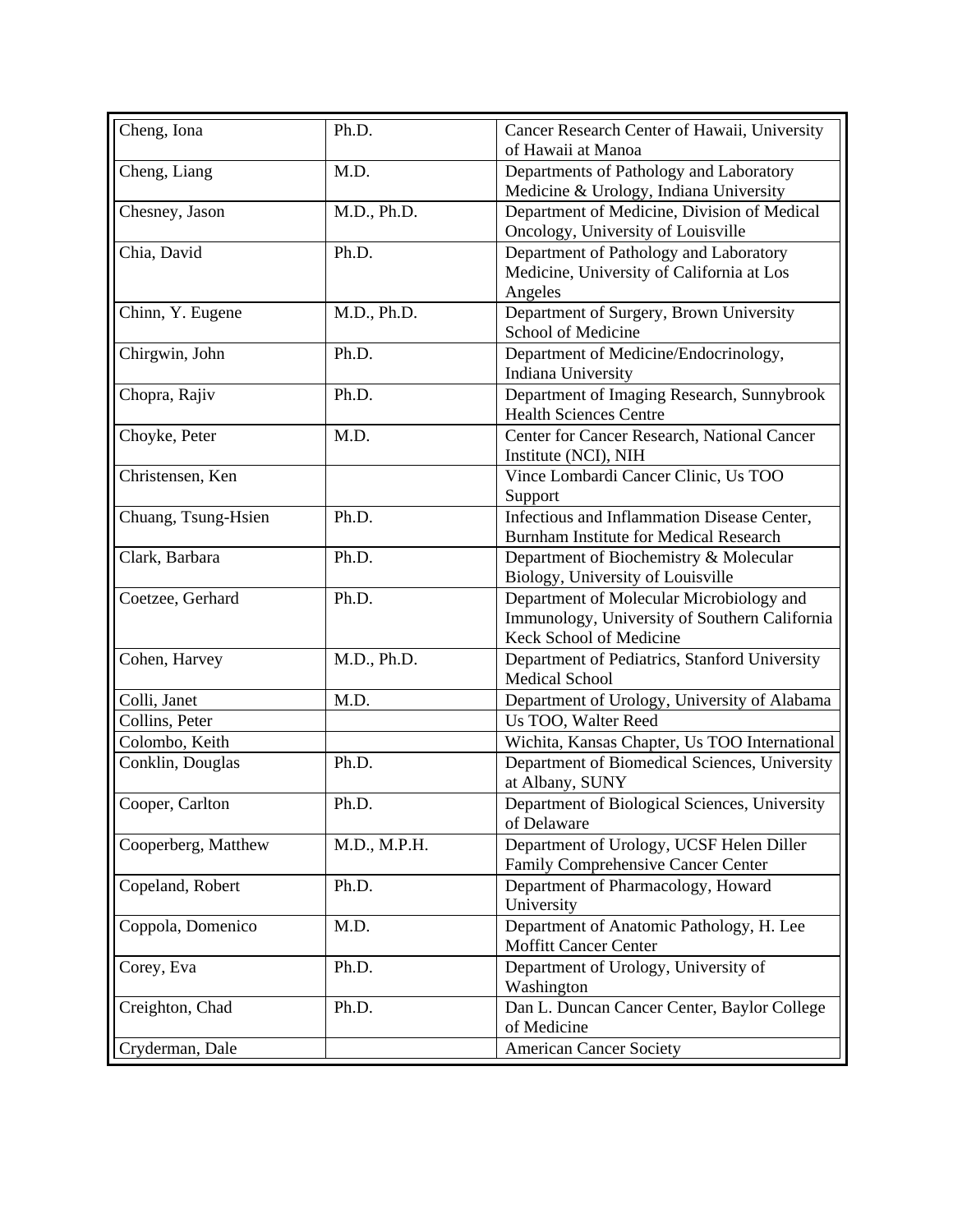| Cui, Yan           | Ph.D.         | Department of Medicine, Gene Therapy                                             |
|--------------------|---------------|----------------------------------------------------------------------------------|
|                    |               | Program, Louisiana State University Health                                       |
|                    |               | <b>Sciences Center</b>                                                           |
| Cummings, Brian    | B.S., Ph.D.   | University of Georgia                                                            |
| Czarnota, Gregory  | M.D., Ph.D.   | Department of Radiation Oncology,                                                |
|                    |               | Sunnybrook Health Science Centre                                                 |
| Daaka, Yehia       | Ph.D.         | Department of Urology, University of Florida                                     |
|                    |               | College of Medicine                                                              |
| Dacso, Clifford    | M.D., M.P.H., | Abramson Center for The Future of Health, The                                    |
|                    | M.B.A.        | Methodist Hospital Research Institute                                            |
| Dahiya, Rajvir     | Ph.D.         | Department of Urology, University of                                             |
|                    |               | California, San Francisco                                                        |
| Dai, Yan           | Ph.D.         | Cancer Research Center, Boston University                                        |
|                    |               | School of Medicine                                                               |
| Dainty, James      |               | St. Joseph's Hospital Us TOO Chapter                                             |
| Damodaran, Chendil | Ph.D.         | Department of Clinical Sciences, Division of                                     |
|                    |               | Clinical Laboratory Sciences, University of                                      |
|                    |               | Kentucky                                                                         |
| Daoud, Sayed       | Ph.D.         | Department of Pharmaceutical Sciences,                                           |
|                    |               | Washington State University College of                                           |
|                    |               | Pharmacy                                                                         |
| Darnowski, James   | Ph.D.         | Takeda Development Research, Millennium                                          |
|                    |               | Pharmaceutical, Inc.                                                             |
| Datta, Kaustubh    | Ph.D.         | Department of Biochemistry and Molecular                                         |
|                    |               | Biology and Department of Urologic, Mayo                                         |
|                    |               | Clinic College of Medicine                                                       |
| Datta, Milton      | M.D.          | Department of Pathology and Laboratory                                           |
|                    | Ph.D.         | Medicine, University of Minnesota                                                |
| Dave, Amita        |               | Departments of Medical Physics and<br>Radiology, Memorial Sloan-Kettering Cancer |
|                    |               | Center                                                                           |
| Davis, Barry       | Ph.D.         | Scientific Review Administrator                                                  |
| Dawson, Laura      | M.D.          | Radiation Oncology, University of Toronto                                        |
| Day, Mark          | Ph.D.         | Department of Urology, University of Michigan                                    |
| De Carli, Harold   |               | <b>First State Prostate Cancer Support Group</b>                                 |
| Deans, Jerry       |               | <b>Us TOO International</b>                                                      |
| Dehm, Scott        | Ph.D.         | Department of Laboratory Medicine and                                            |
|                    |               | Pathology, University of Minnesota                                               |
| Deng, Jun          | Ph.D.         | Department of Therapeutic Radiology, Yale                                        |
|                    |               | University School of Medicine                                                    |
| DeRenzo, Evan      | Ph.D.         | Center for Ethics, Washington Hospital Center                                    |
| DeVinney, Barbara  | Ph.D.         | Scientific Review Administrator                                                  |
| Dill, Robert       |               | Malecare                                                                         |
| Dilling, Roger     |               | Lake Keowee Chapter - Us TOO International                                       |
|                    |               | Scientific Review Administrator                                                  |
| DiPlacido, Leah    | Ph.D.         |                                                                                  |
| Dixon, Tyrone      |               | First State Prostate Cancer Support Group                                        |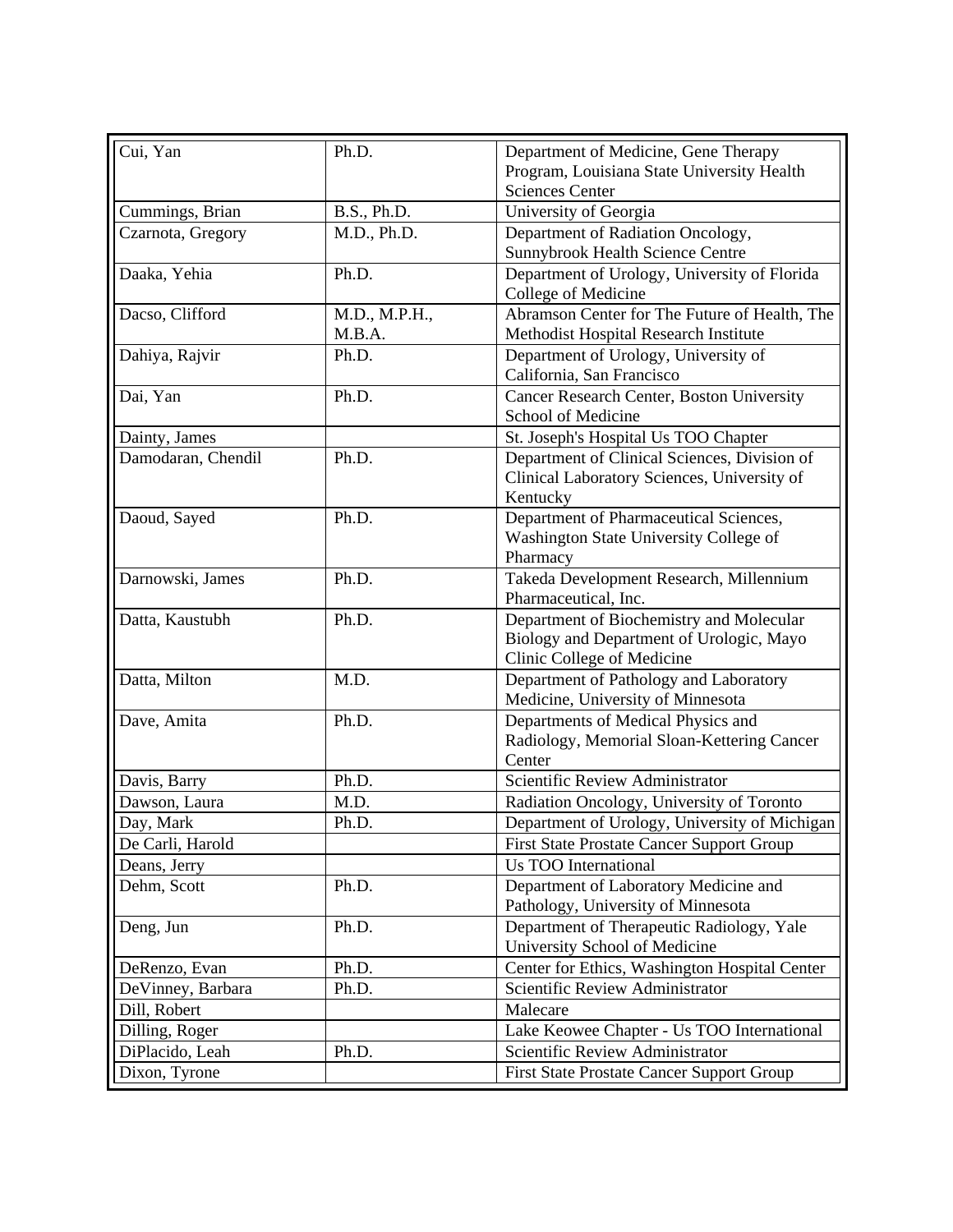| Dobi, Albert        | Ph.D.        | Department of Surgery, Uniformed Services<br>University                                                               |
|---------------------|--------------|-----------------------------------------------------------------------------------------------------------------------|
| Doebler, Charles    |              | <b>Us TOO International Prostate Cancer</b>                                                                           |
|                     |              | <b>Education and Support Group</b>                                                                                    |
| Dong, Yan           | Ph.D.        | Department of Structural and Cellular Biology,                                                                        |
|                     |              | Tulane University Health Sciences Center                                                                              |
| Dong, Zhongyun      | M.D., Ph.D.  | Department of Internal Medicine, University of<br>Cincinnati                                                          |
| Drake, Richard      | Ph.D.        | Department of Microbiology and Molecular<br>Cell Biology, Eastern Virginia Medical School                             |
| Dubey, Purnima      | Ph.D.        | Department of Pathology-Tumor Biology,<br>Wake Forest University Health Sciences                                      |
| Edelman, Arthur     | Ph.D.        | Department of Pharmacology and Toxicology,<br><b>SUNY</b> at Buffalo                                                  |
| Edwards, W. Barry   | Ph.D.        | <b>Washington University</b>                                                                                          |
| Egleston, Brian     | Ph.D.        | Biostatistics and Bioinformatics Facility, Fox<br><b>Chase Cancer Center</b>                                          |
| El-Ashry, Dorraya   | Ph.D.        | Department of Internal Medicine, Division of<br>Hematology/Oncology, University of Miami<br>Miller School of Medicine |
| Eliseev, Roman      | M.D., Ph.D.  | University of Rochester                                                                                               |
| Ellis, Keith        | Ph.D.        | Department of Medicinal Chemistry, School of<br>Pharmacy, Virginia Commonwealth University                            |
| Elzey, Bennett      | Ph.D.        | Department of Urology, Indiana University<br>Purdue University at Indianapolis                                        |
| Evans, Lemuel       | Ph.D.        | Scientific Review Administrator                                                                                       |
| Evans, Sydney       | V.M.D., M.S. | Department of Radiation Oncology, University<br>of Pennsylvania School of Medicine                                    |
| Exner, Agata        | Ph.D.        | Department of Radiology, Case Center for<br>Imaging Research, Case Western Reserve<br>University                      |
| Fang, Bingliang     | M.D.         | Department of Thoracic & Cardiovascular<br>Surgery, M.D. Anderson Cancer Center of<br>University of Texas             |
| Fatatis, Alessandro | M.D., Ph.D.  | Department of Pharmacology and Physiology,<br>Drexel University College of Medicine                                   |
| Fawwaz, Rashid      | M.D., Ph.D.  | Department of Nuclear Medicine, New York<br>Presbyterian Hospital                                                     |
| Fay, Benjamin F.    |              | <b>First State Prostate Cancer Support Group</b>                                                                      |
| Febbo, Phillip      | M.D.         | Department of Medicine, Duke University<br><b>Medical Center</b>                                                      |
| Fiering, Steven     | Ph.D.        | Department of Microbiology & Immunology,<br>Dartmouth Medical School                                                  |
| Figueiredo, Marxa   | Ph.D.        | Department of Comparative Biomedical                                                                                  |
|                     |              | Sciences, Louisiana State University                                                                                  |
| Fisher, Leonard     |              | <b>Us TOO International Prostate Cancer</b><br><b>Education and Support Group</b>                                     |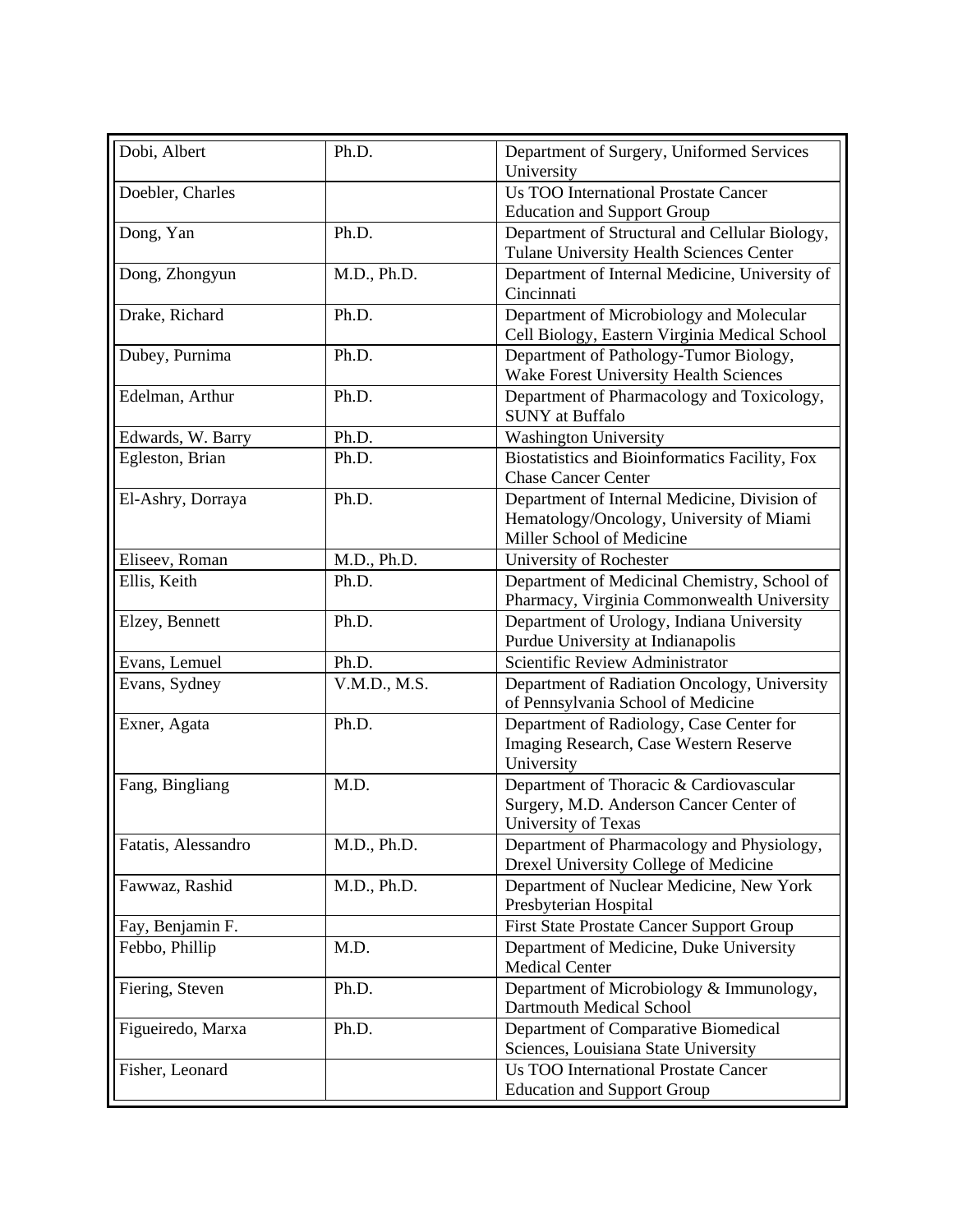| Fletcher, Bradley  | M.D., Ph.D.   | Department of Pharmacology & Therapeutics,<br>University of Florida                                              |
|--------------------|---------------|------------------------------------------------------------------------------------------------------------------|
| Fowke, Jay         | Ph.D., M.P.H. | Department of Medicine, Vanderbilt University<br><b>Medical Center</b>                                           |
| Fraizer, Gail      | Ph.D.         | Department of Biological Sciences, Kent State<br>University                                                      |
| Franklin, Renty    | Ph.D.         | Department of Oncology and Diagnostic<br>Sciences, University of Maryland, Dental<br>School                      |
| Franklin, Richard  | Ph.D.         | Department of Microbiology and Immunology,<br>Brody School of Medicine at East Carolina<br>Univ.                 |
| Freedman, Jeffrey  | Ph.D.         | Scientific Review Administrator                                                                                  |
| Fridman, Rafael    | Ph.D.         | Department of Pathology, Wayne State<br>University                                                               |
| Ganapathi, Ram     | Ph.D.         | Taussig Cancer Institute, Cleveland Clinic<br>Foundation                                                         |
| Gannett, Peter     | Ph.D.         | Department of Basic Pharmaceutical Sciences,<br>West Virginia University                                         |
| Gao, Allen         | M.D., Ph.D.   | Department of Urology, University of<br>California Davis                                                         |
| Gardner, Thomas    | M.D.          | Departments of Urology & Microbiology and<br>Immunology, Indiana University Medical<br>Center                    |
| Garraway, Isla     | M.D., Ph.D.   | Department of Urology, David Geffen School<br>of Medicine at UCLA                                                |
| Garrett, Scott     | Ph.D.         | Department of Pathology, School of Medicine<br>and Health Sciences, University of North<br>Dakota                |
| Gerjuoy, Herbert   |               | Hartford Hospital Prostate Cancer Support                                                                        |
| Getzenberg, Robert | Ph.D.         | Department of Urology Research, Brady<br>Urological Institute/Johns Hopkins Hospital                             |
| Gewirtz, David     | Ph.D.         | Department of Pharmacology and Toxicology,<br>Virginia Commonwealth University                                   |
| Ghosh, Paramita    | Ph.D.         | Department of Urology, University of<br>California Davis                                                         |
| Gimotty, Phyllis   | Ph.D.         | Department of Biostatistics and Epidemiology,<br>University of Pennsylvania School of Medicine                   |
| Gius, David        | M.D., Ph.D.   | Department of Radiation Oncology and<br>Department of Pediatrics, Vanderbilt University<br>School of Medicine    |
| Glod, John         | M.D., Ph.D.   | Department of Pediatrics, University of<br>Medicine and Dentistry of New Jersey                                  |
| Glucksman, Marc    | Ph.D.         | Department of Biochemistry & Molecular<br>Biology, Rosalind Franklin University/Chicago<br><b>Medical School</b> |
| Gnarra, James      | Ph.D.         | Department of Urology, University of<br>Pittsburgh School of Medicine                                            |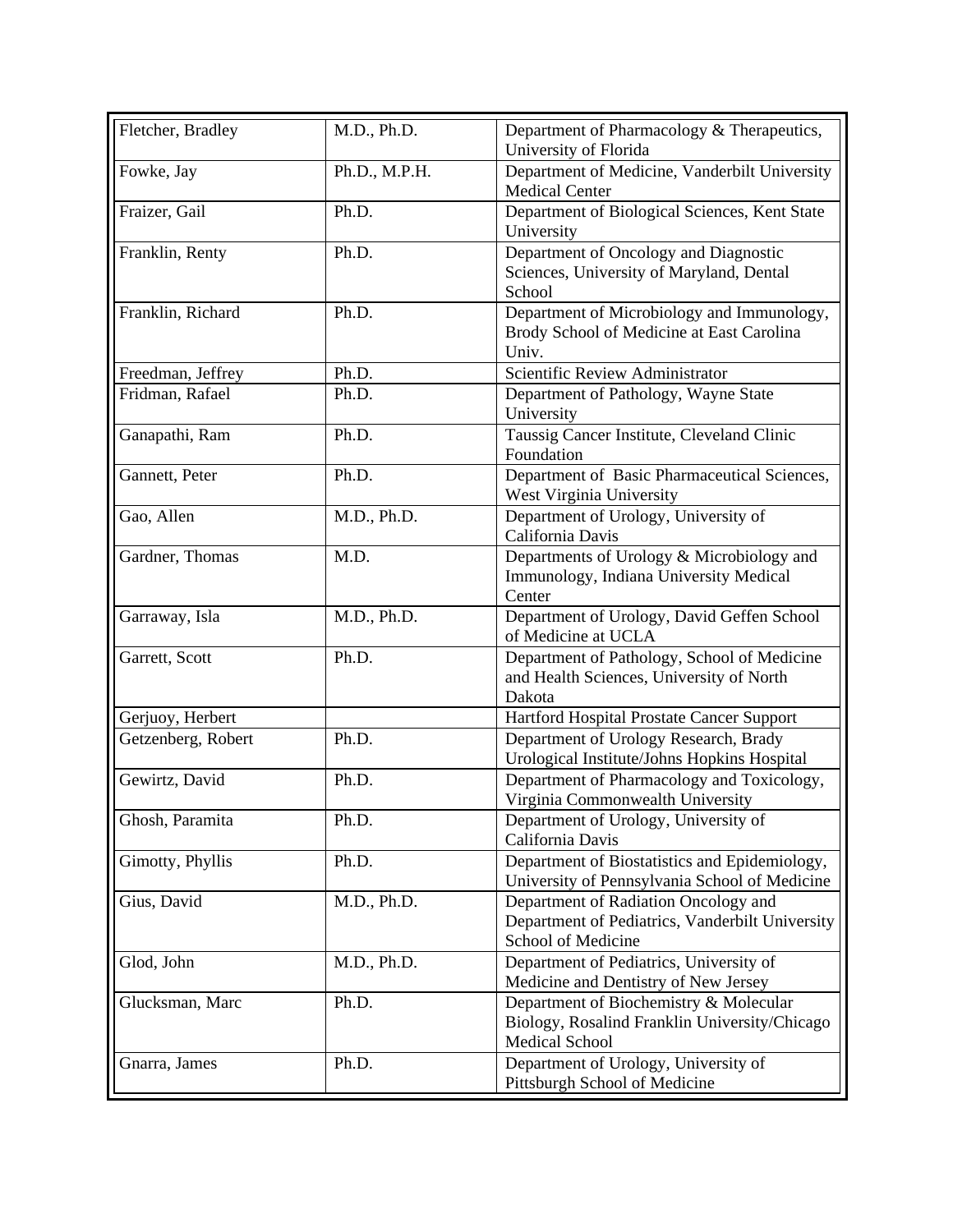| Goel, Hira Lal           | Ph.D.            | Department of Cancer Biology, University of<br><b>Massachusetts Medical School</b> |
|--------------------------|------------------|------------------------------------------------------------------------------------|
| Goergen, J. Peter        |                  | Man to Man Olean                                                                   |
| Goluboff, Erik           | M.D.             | Department of Urology, Columbia University                                         |
| Gomer, Charles           | Ph.D.            | Department of Pediatrics & Radiation                                               |
|                          |                  | Oncology, University of Southern California                                        |
| Gregor, Polly            | Ph.D.            | Department of Medicine, Memorial Sloan-                                            |
|                          |                  | <b>Kettering Cancer Center</b>                                                     |
| Griffith, Jeffrey        | Ph.D.            | Department of Biochemistry and Molecular                                           |
|                          |                  | Biology, University of New Mexico, School of                                       |
|                          |                  | Medicine                                                                           |
| Griffith, Thomas         | Ph.D.            | Department of Urology, University of Iowa                                          |
| Groover, Stanley         |                  | Anne Arundel Medical Center PC Support                                             |
|                          |                  | Group                                                                              |
| Guevara-Patino, Jose     | M.D., Ph.D.      | Department of Surgery, University of Chicago                                       |
| Gullapalli, Purnachandra | Ph.D.            | Department of Diagnostic Radiology and                                             |
|                          |                  | Nuclear Medicine, University of Maryland,                                          |
|                          |                  | <b>Baltimore</b>                                                                   |
| Gulsen, Gultekin         | Ph.D.            | Department of Radiological Sciences,                                               |
|                          |                  | University of California, Irvine                                                   |
| Gupta, Sanjay            | Ph.D.            | Department of Urology, Case Western Reserve                                        |
|                          |                  | University                                                                         |
| Gusev, Yuriy             | Ph.D.            | Oncology/Lombardi Cancer Center,                                                   |
|                          |                  | Georgetown University Medical Center                                               |
| Hahn, Peter              | Ph.D.            | Scientific Review Administrator                                                    |
| Halkar, Raghuveer        | M.D.             | Department of Nuclear Medicine/Radiology,                                          |
|                          |                  | <b>Emory University Hospital</b>                                                   |
| Hamilton, Thomas         |                  | Malecare                                                                           |
| Hamstra, Daniel          | M.D., Ph.D.      | Department of Radiation Oncology, The                                              |
|                          |                  | University of Michigan Medical Center                                              |
| Hankins, W. David        | Ph.D.            | Scientific Review Administrator                                                    |
| Hann, Stephen            | Ph.D.            | Department of Cell and Developmental                                               |
|                          |                  | Biology, Vanderbilt University School of                                           |
|                          |                  | Medicine                                                                           |
| Hansen, Marc             | Ph.D.            | Department of Molecular Medicine, University                                       |
|                          |                  | of Connecticut Health Center                                                       |
| Hardman, Ron             | Ph.D.            | Scientific Review Administrator                                                    |
| Hayward, Simon           | Ph.D.            | Department of Urologic Surgery, Vanderbilt                                         |
|                          |                  | University School of Medicine                                                      |
| Heid, Kermit             |                  | <b>National Patient Advocate Foundation</b>                                        |
| Heine, Patricia          | D.V.M., Ph.D.    | Scientific Review Administrator                                                    |
| Helms, Dewey             |                  | Siteman Cancer Center, Barnes-Jewish St.                                           |
|                          |                  | Peter's Hospital                                                                   |
| Hemstreet, George        | III, M.D., Ph.D. | Department of Urologic Surgery, University of                                      |
|                          |                  | Nebraska Medical Center                                                            |
| Henry, Michael           | Ph.D.            | Department of Molecular Physiology &                                               |
|                          |                  | Biophysics & Pathology, The University of                                          |
|                          |                  | Iowa College of Medicine                                                           |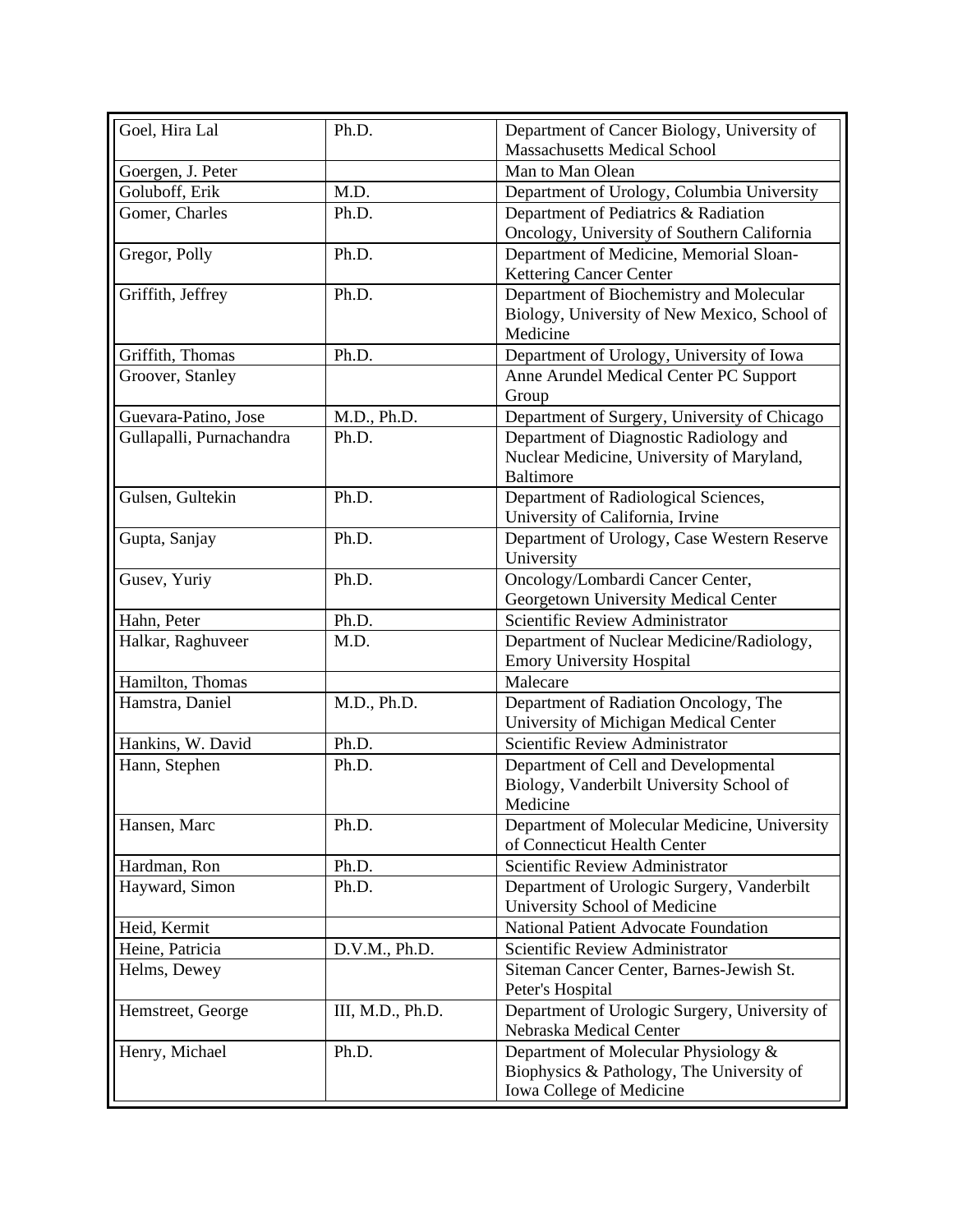| Heston, Warren   | Ph.D.          | Department of Cancer Biology ND-50, CCF            |
|------------------|----------------|----------------------------------------------------|
|                  |                | Lerner Research Institute                          |
| Hitchens, Moira  | Ph.D.          | Scientific Review Administrator                    |
| Ho, Shuk-Mei     | Ph.D.          | Department of Environmental Health,                |
|                  |                | University of Cincinnati                           |
| Hoffman, Keith   |                | <b>Us TOO International</b>                        |
| Hollis, Laurence |                | Us TOO International, Wichita, KS Chapter          |
| Holmes, Laurens  | Ph.D., Dr.P.H. | University of Delaware, College Health Science     |
| Holt, Shawn      | Ph.D.          | Departments of Pathology & Human Genetics,         |
|                  |                | Virginia Commonwealth University, School of        |
|                  |                | Medicine                                           |
| Holtkamp, James  |                | <b>Us TOO International Prostate Cancer</b>        |
|                  |                | <b>Education and Support Group</b>                 |
| Honn, Kenneth    | Ph.D.          | Department of Radiation Oncology/Pathology,        |
|                  |                | Wayne State University                             |
| Horstman, Donald | Ph.D.          | Scientific Review Administrator                    |
| Houchens, David  |                | Us TOO International                               |
| Housley, Paul    | Ph.D.          | Department of Pharmacology, Physiology &           |
|                  |                | Neuroscience, USC School of Medicine               |
| Hsieh, Jer-Tsong | Ph.D.          | Department of Urology, University of Texas         |
|                  |                | Southwestern Medical Center at Dallas              |
| Hu, Changdeng    | Ph.D.          | Department of Medicinal Chemistry and              |
|                  |                | Molecular Pharmacology, Purdue University          |
|                  |                | School of Pharmacy                                 |
| Hu, Guo-Fu       | Ph.D.          | Department of Pathology, Harvard Medical<br>School |
| Hu, Jennifer     | Ph.D.          | Department of Epidemiology and Public              |
|                  |                | Health, University of Miami Miller School of       |
|                  |                | Medicine                                           |
| Hu, Mickey       | Ph.D.          | Division of Gynecologic Oncology, Stanford         |
|                  |                | University School of Medicine                      |
| Huang, Haojie    | Ph.D.          | Department of Laboratory of Medicine &             |
|                  |                | Pathology, University of Minnesota                 |
| Huang, Wei       | M.D.           | Department of Pathology and Laboratory             |
|                  |                | Medicine, University of Wisconsin                  |
| Huang, Xi        | Ph.D.          | Department of Environmental Medicine, New          |
|                  |                | York University School of Medicine                 |
| Huda, Amir       | Ph.D.          | Department of Physics, California State            |
|                  |                | University, Fresno                                 |
| Hudson, Tamaro   | Ph.D.          | Department of Medicine, Howard University          |
| Hughes, Francis  | Ph.D.          | Department of Argolyn Biosciences, Medical         |
|                  |                | University of South Carolina                       |
| Hughes, Michael  |                | <b>Us TOO International Prostate Cancer</b>        |
|                  |                | <b>Education and Support Group</b>                 |
| Humphrey, Peter  | M.D., Ph.D.    | Department of Pathology and Immunology,            |
|                  |                | <b>Washington University Medical Center</b>        |
| Hurst, Robert    | Ph.D.          | Department of Urology, Oklahoma University         |
|                  |                | <b>Health Sciences Center</b>                      |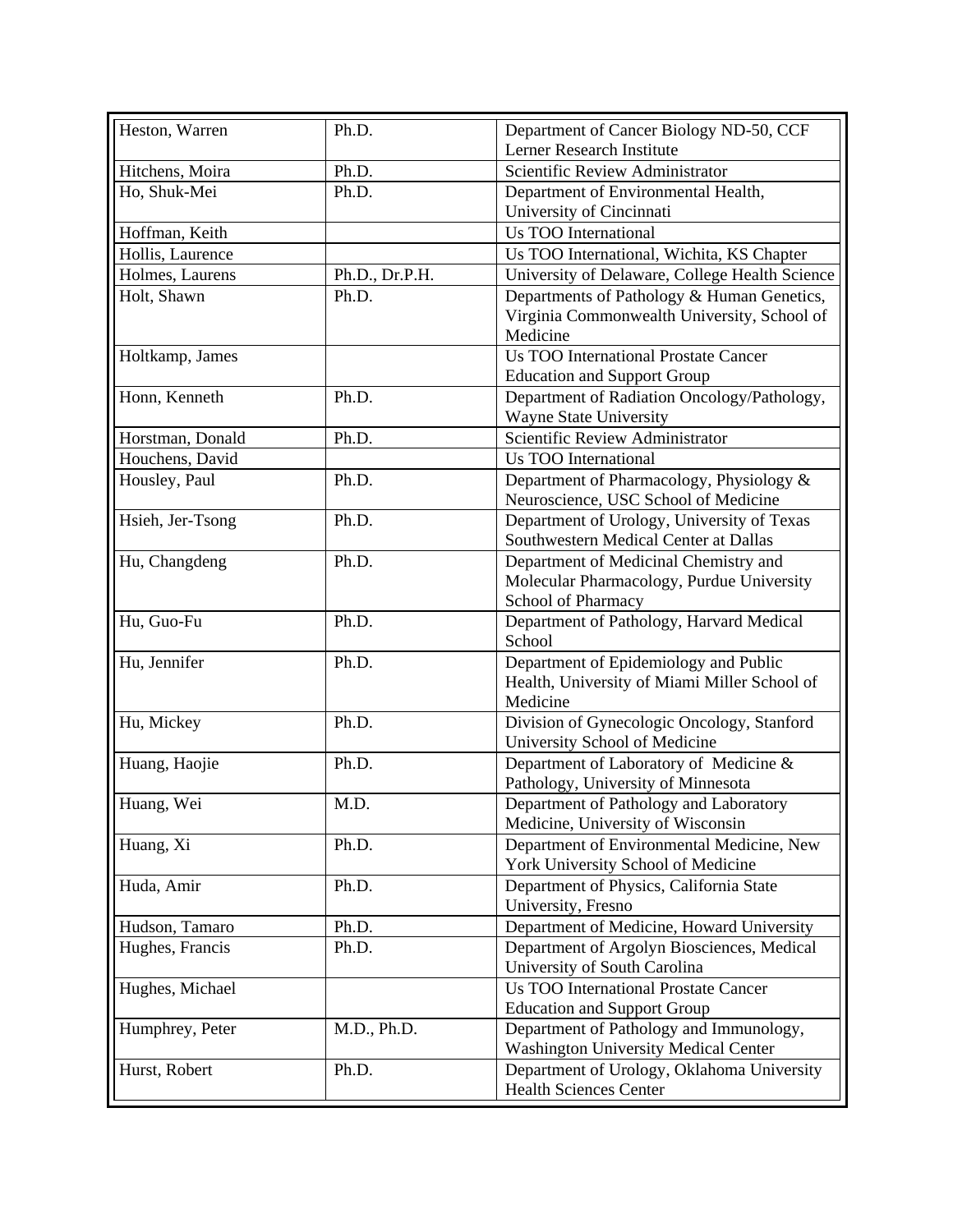| Huss, Wendy        | Ph.D.         | Department of Pharmacology an Therapeutics,<br><b>Roswell Park Cancer Institute</b>                         |
|--------------------|---------------|-------------------------------------------------------------------------------------------------------------|
| Huynh-Watts, Trang | Ph.D.         | Scientific Review Administrator                                                                             |
| Iczkowski, Kenneth | M.D.          | Health Science Center, University of Colorado                                                               |
| Imershein, Richard |               | <b>Us TOO International</b>                                                                                 |
| Inmon, Marlin      |               | ZERO - The Project to End Prostate Cancer                                                                   |
| Jain, Anjali       | Ph.D.         | Department of Biomedical Sciences, Cedars-<br>Sinai Medical Center                                          |
| Jani, Ashesh       | M.D.          | Department of Radiation Oncology, Emory<br>University                                                       |
| Jeng, Meei-Huey    | Ph.D.         | Department of Urology, Indiana University                                                                   |
| Jhanwar, Suresh    | Ph.D.         | Department of Pathology, Molecular<br>Diagnostics Service, Memorial Sloan-Kettering<br><b>Cancer Center</b> |
| Job, Donald        |               | Lee County Prostate Cancer Support Group                                                                    |
| Johnson, Edward    | Ph.D., B.A.   | Department of Microbiology and Molecular<br>Cell Biology, Eastern Virginia Medical School                   |
| Johnson, Jeremy    | Pharm.D.      | Division of Pharmacy Practice, University of<br>Wisconsin - School of Pharmacy                              |
| Johnson, Joseph    |               | The Annie Appleseed Project                                                                                 |
| Jones, Earl        |               | California Prostate Cancer Coalition                                                                        |
| Jones, Laundette   | Ph.D.         | Department of Pharmacology and Experimental<br>Therapeutics, University of Maryland,<br><b>Baltimore</b>    |
| Jones, Randy       | Ph.D., R.N.   | School of Nursing, University of Virginia                                                                   |
| Jorgensen, Timothy | Ph.D., M.P.H. | Department of Radiation Medicine,<br>Georgetown University                                                  |
| Joshi, Amit        | Ph.D.         | Department of Radiology, Baylor College of<br>Medicine                                                      |
| Kaczmarek, Howard  |               | <b>OHSU Knight Cancer Institute</b>                                                                         |
| Kane, Victoria     | Ph.D.         | Scientific Review Administrator                                                                             |
| Kan-Mitchell, June | Ph.D.         | Department of Biological Sciences, University<br>of Texas at El Paso                                        |
| Kao, Chinghai      | Ph.D.         | Department of Urology, Indiana University                                                                   |
| Kaplan, Norman     |               | Duke Cancer Patient Support Program                                                                         |
| Karan, Dev         | Ph.D.         | Department of Urology, University of Kansas<br><b>Medical Center</b>                                        |
| Karpf, Adam        | Ph.D.         | Department of Pharmacology and Therapeutics,<br><b>Roswell Park Cancer Institute</b>                        |
| Kasper, Susan      | Ph.D.         | Department of Environmental Health,<br>University of Cincinnati, College of Medicine                        |
| Katiyar, Santosh   | Ph.D.         | Dermatology & Comprehensive Cancer Center,<br>University of Alabama at Birmingham                           |
| Kearns, James      |               | Virginia Prostate Cancer Coalition                                                                          |
| Keller, Evan       | Ph.D., D.V.M. | Department of Urology, University of Michigan                                                               |
| Kerns, Robert      | Ph.D.         | Division of Medicinal & Natural Products<br>Chemistry, University of Iowa                                   |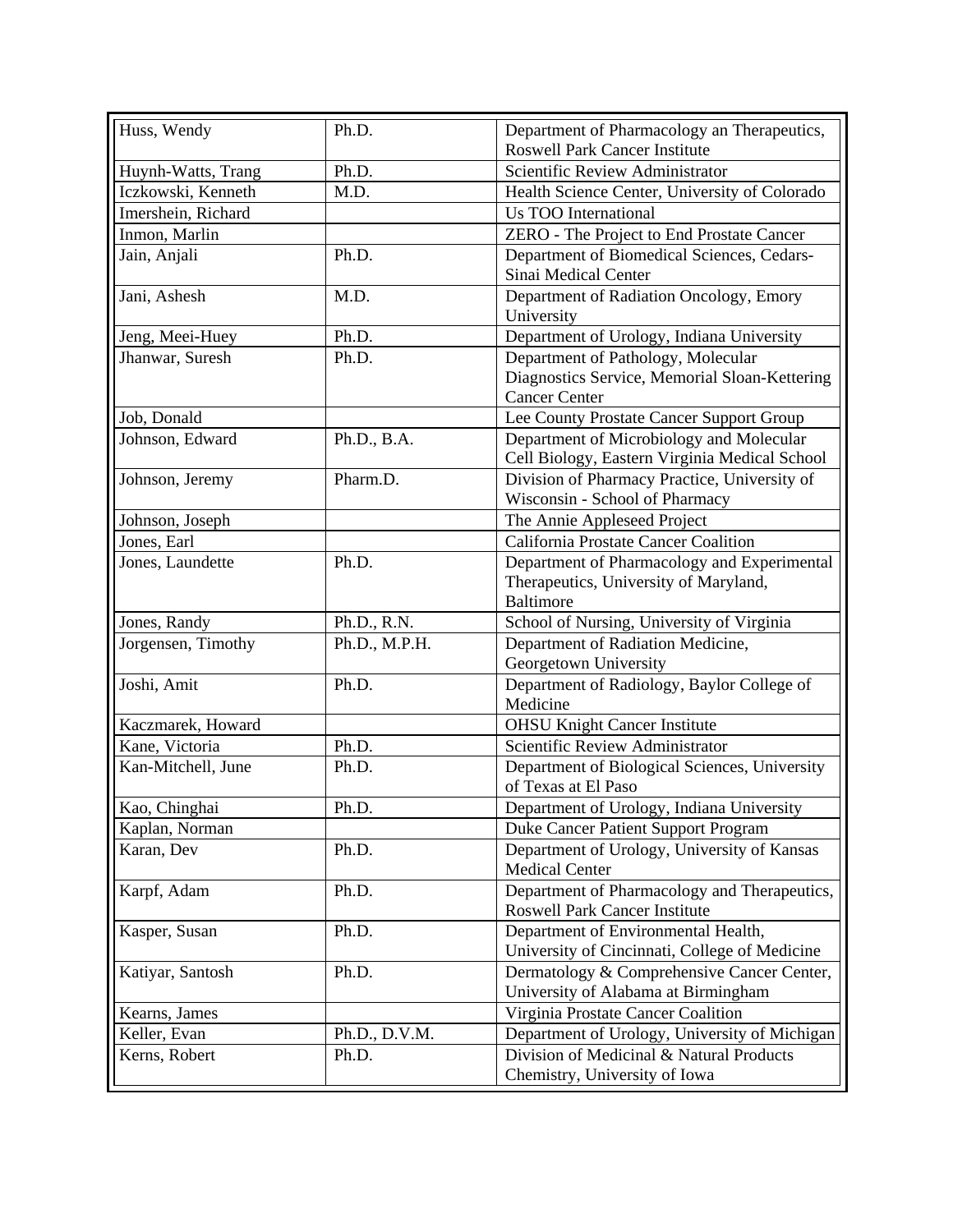| Khan, Shafiq          | Ph.D.       | Department of Biological Sciences, Clark<br><b>Atlanta University</b>                                  |
|-----------------------|-------------|--------------------------------------------------------------------------------------------------------|
| Kibel, Adam           | M.D.        | Department of Surgery/Urology, Washington                                                              |
| Kim, Hyeong-Reh       | Ph.D.       | University<br>Department of Pathology, Wayne State<br>University                                       |
| Kim, Isaac            | M.D., Ph.D. | Department of Urologic Oncology, The Cancer<br>Institute of New Jersey                                 |
| Kimmons, Willie       |             | African American Men's Health Summit,<br><b>American Cancer Society</b>                                |
| Kinders, Robert       | Ph.D.       | Lab of Human Toxicology & Pharmacology,<br>SAIC-Frederick, Inc.                                        |
| Kittles, Rick         | Ph.D.       | Department of Medicine, University of Illinois<br>at Chicago                                           |
| Klibanov, Alexander   | Ph.D.       | Department of Medicine, University of Virignia                                                         |
| Klostergaard, Jim     | Ph.D.       | Department of Molecular & Cellular Oncology,<br>M. D. Anderson Cancer Center of University of<br>Texas |
| Klyushnenkova, Elena  | Ph.D.       | Department of Surgery, University of Maryland                                                          |
| Knudsen, Karen        | Ph.D.       | Department of Cancer Biology, Kimmel Cancer<br>Center, Thomas Jefferson University                     |
| Kolenko, Vladimir     | M.D., Ph.D. | Fox Chase Cancer Center                                                                                |
| Koochekpour, Shahriar | M.D., Ph.D. | Department of Biochemistry and Molecular<br>Biology, LSU Health Sciences Center                        |
| Kostakoglu, Lale      | M.D., M.P.H | Department of Radiology/Nuclear Medicine,<br>Mount Sinai Medical Center                                |
| Kothari, Manish       | Ph.D.       | Mytrus Inc.                                                                                            |
| Koul, Hari            | Ph.D.       | Department of Urology-Surgery, University of<br>Colorado at Denver and Health Sciences Center          |
| Kozlowski, Piotr      | Ph.D.       | Department of Radiology/Urologic Sciences,<br>The Prostate Centre at VGH                               |
| Kridel, Steven        | Ph.D.       | Department of Cancer Biology, Wake Forest<br>University School of Medicine                             |
| Krolewski, John       | M.D., Ph.D. | Department of Pathology and Laboratory<br>Medicine, University of California, Irvine                   |
| Krupinski, Elizabeth  | Ph.D.       | Department of Radiology, University of<br>Arizona                                                      |
| Kumar, Addanki        | Ph.D.       | Department of Urology, University of Texas<br>Health Science Center at San Antonio                     |
| Kumar, Nagi           | Ph.D.       | Department of Population Sciences, Moffitt<br><b>Cancer Center</b>                                     |
| Kumar, Parvesh        | M.D.        | Department of Radiation Oncology, University<br>of Kansas School of Medicine                           |
| Kumar, Vijay          | Ph.D.       | Department of Urology, Medical College of<br>Georgia                                                   |
| Kungel, Terrence      |             | Maine Coalition to Fight Prostate Cancer                                                               |
| Kurt, Robert          | Ph.D.       | Department of Biology, Lafayette College                                                               |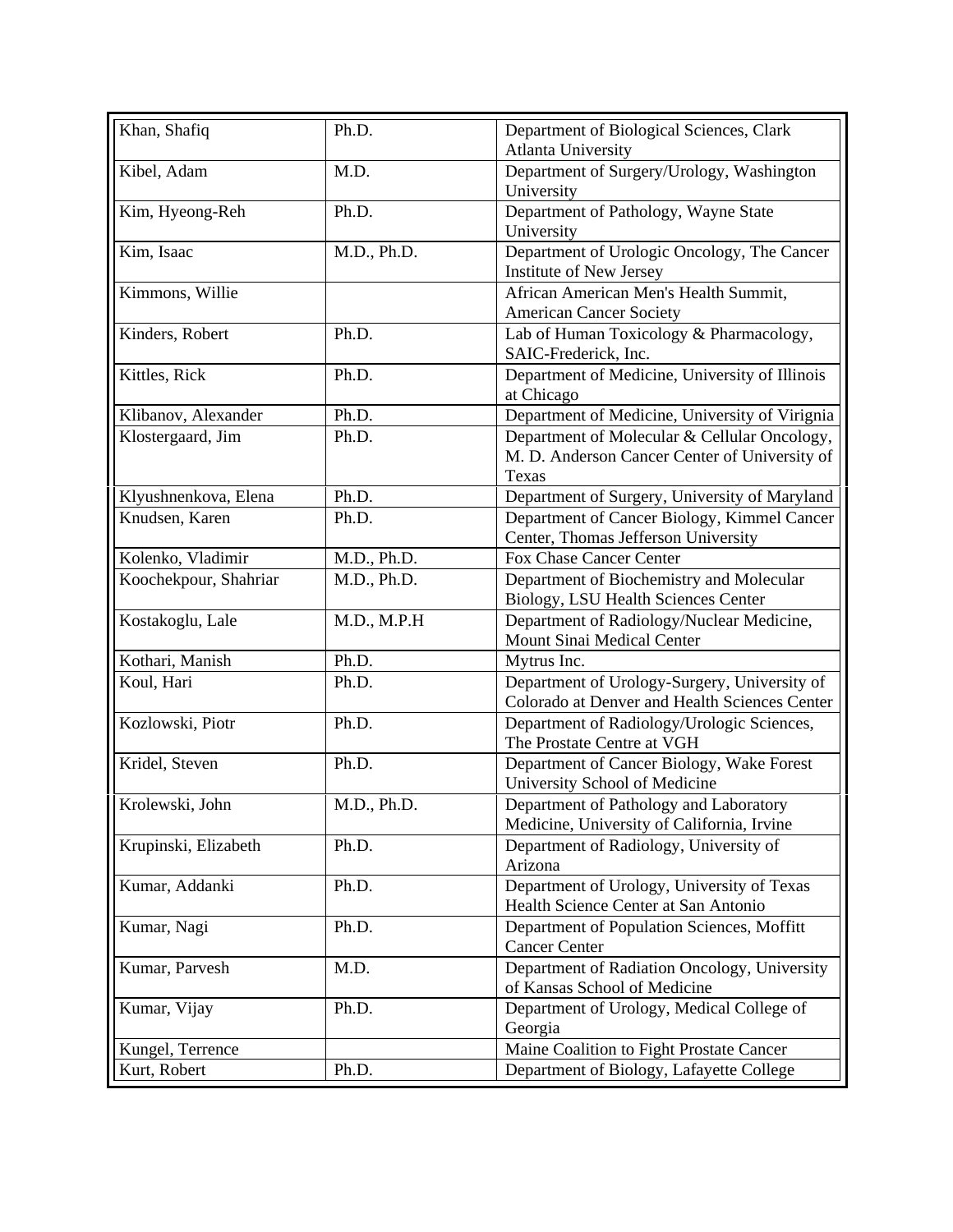| Kwabi-Addo, Bernard       | Ph.D.             | Department of Medicine (Cancer Center),<br><b>Howard University</b>                                               |
|---------------------------|-------------------|-------------------------------------------------------------------------------------------------------------------|
| Lafrado, Louis            | Ph.D.             | L&D Associates Consulting Group                                                                                   |
| LaHann, Thomas            | Ph.D.             | Science Applications International Corporation<br>(SAIC)                                                          |
| Lamb, Dolores             | Ph.D.             | Departments of Urology & Molecular and<br>Cellular Biology, Baylor College of Medicine                            |
| Langer, Mark              | M.D.              | Department of Radiation Oncology, Indiana<br>University, School of Medicine                                       |
| Langton-Webster, Beatrice | Ph.D.             | R&D, Cancer Targeted Technology                                                                                   |
| Latimer, Jean             | Ph.D.             | Department of Obstetrics, Gynecology, and<br>Women's Health, University of Pittsburgh<br>School of Medicine       |
| Laton-Taylor, Richard     | Ph.D.             | Longwood Medical Area Prostate Cancer<br><b>Support Group</b>                                                     |
| Leach, Robin              | Ph.D.             | Department of Cellular and Structural Biology,<br>University of Texas Health Science Center at<br>San Antonio     |
| Leber, Richard            |                   | North Carolina Prostate Cancer Coalition                                                                          |
| Lee, Chung                | Ph.D.             | Department of Urology, Northwestern<br>University Feinberg School of Medicine                                     |
| Lee, Eva                  | Ph.D.             | School of Industrial and Systems Engineering,<br>Georgia Institute of Technology                                  |
| Lee, Peng                 | M.D., Ph.D.       | Department of Pathology, New York<br>University, School of Medicine                                               |
| Lee, Sang Bok             | Ph.D.             | Department of Chemistry and Biochemistry,<br>University of Maryland                                               |
| Lee, Sheritha             | Ph.D.             | Scientific Review Administrator                                                                                   |
| Leggas, Mark              | Ph.D.             | Department of Pharmaceutical Sciences,<br>University of Kentucky                                                  |
| Lenkinski, Robert         | Ph.D.             | Department of Radiology, Beth Israel<br><b>Deaconess Medical Center</b>                                           |
| LePoole, Caroline         | Ph.D.             | Department of Pathology, Loyola University<br>Chicago                                                             |
| Levenson, Anait           | M.D., Ph.D.       | Department of Pathology and Biochemistry,<br>University of Mississippi Medical Center,<br><b>Cancer Institute</b> |
| Levine, Alice             | M.D.              | Department of Endocrinology, Mount Sinai<br>School of Medicine                                                    |
| Lewis, Lionel             | M.D., M.B., B.Ch. | Department of Medicine, Dartmouth College                                                                         |
| Lewis, Matthew            | Ph.D.             | Department of Radiology, University of Texas<br>Southwestern Medical Center                                       |
| Lewter, Billy             |                   | The Annie Appleseed Project                                                                                       |
| Li, Benyi                 | M.D., Ph.D.       | Department of Urology, University of Kansas<br><b>Medical Center</b>                                              |
| Li, Long-Cheng            | M.D.              | Department of Urology, University of<br>California San Francisco                                                  |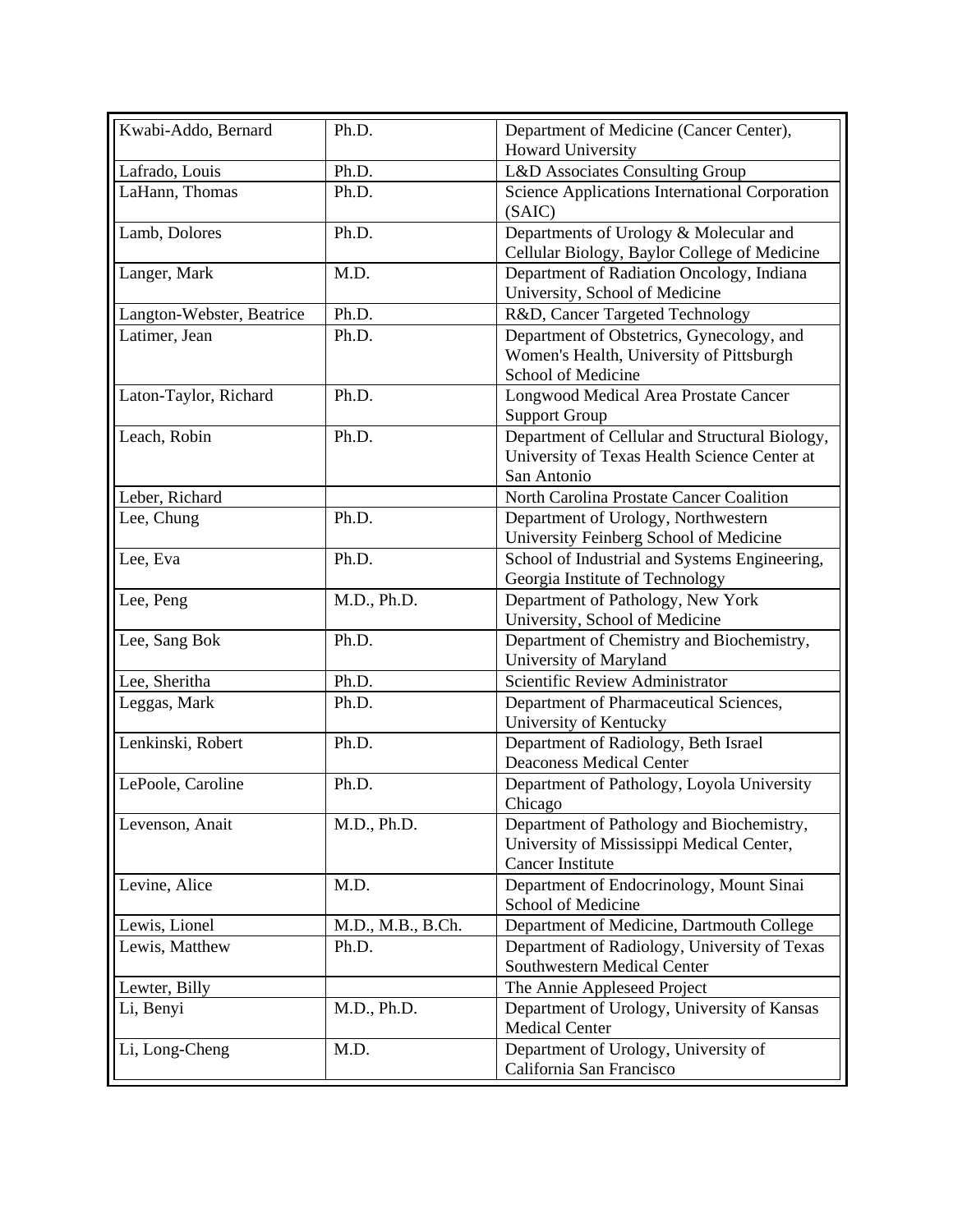| Li, Xiong              | Ph.D.         | Cancer Genomics, Maine Institute for Human<br>Genetics and Health |
|------------------------|---------------|-------------------------------------------------------------------|
| Li, Yonghe             | Ph.D.         | Department of Biochemistry and Molecular                          |
|                        |               | Biology, Southern Research Institute                              |
| Liebhaber, Stephen     | M.D.          | Department of Genetics, University of                             |
|                        |               | Pennsylvania                                                      |
| Lin, Huey-Jen          | Ph.D.         | Comprehensive Cancer Center, Molecular                            |
|                        |               | Biology and Cancer Genetics Program, Ohio                         |
|                        |               | <b>State University</b>                                           |
| Lin, Ming-Fong         | Ph.D.         | Department of Biochemistry & Molecular                            |
|                        |               | Biology, University of Nebraska Medical                           |
|                        |               | Center                                                            |
| Lin, Young             | D.V.M., Ph.D. | Department of Veterinary Biosciences, Ohio                        |
| Liu, Glenn             | M.D.          | <b>State University</b><br>Department of Medicine, University of  |
|                        |               | <b>Wisconsin Carbone Cancer Center</b>                            |
| Liu, Xiang             | M.D., Ph.D.   | Department of Microbiology and Immunology,                        |
|                        |               | Medical University of South Carolina                              |
| Lnu, Sooryanarayana    | Ph.D.         | Center for Translational Pathology, Department                    |
|                        |               | of Pathology, University of Michigan                              |
| Locker, Joseph         | M.D., Ph.D.   | Department of Pathology, Albert Einstein                          |
|                        |               | College of Medicine                                               |
| Logan, Susan           | Ph.D.         | Department of Urology & Pharmacology, New                         |
|                        |               | York University School of Medicine                                |
| Lokeshwar, Balakrishna | Ph.D.         | Department of Urology, University of Miami                        |
|                        |               | School of Medicine                                                |
| Lokeshwar, Vinata      | Ph.D.         | Department of Urology, University of Miami                        |
|                        |               | School of Medicine                                                |
| Lorenzi, Matthew       | Ph.D.         | Department of Oncology Drug Discovery,                            |
|                        |               | Bristol-Myers Squibb                                              |
| Lowery, Dolores        | M.S.          | Scientific Review Administrator                                   |
| Lu, Hailing            | Ph.D.         | Department of Medicine, University of                             |
| Lu, Mei                | Ph.D.         | Washington<br>Department of Biostatistics and Research            |
|                        |               | Epidemiology, Henry Ford Hospital                                 |
| Lu, Michael            | Ph.D.         | Department of Biomedical Science, Florida                         |
|                        |               | <b>Atlantic University</b>                                        |
| Lu, Qun                | Ph.D.         | Department of Anatomy and Cell Biology, East                      |
|                        |               | Carolina University                                               |
| Lu, Shan               | Ph.D.         | Department of Pathology & Lab Med,                                |
|                        |               | University of Cincinnati                                          |
| Lubaroff, David        | Ph.D.         | Department of Urology, University of Iowa                         |
| Luker, Gary            | M.D.          | Department of Radiology, Microbiology and                         |
|                        |               | Immunology, University of Michigan Medical                        |
|                        |               | School                                                            |
| Luo, Jianhua           | M.D., Ph.D.   | Department of Pathology, University of                            |
|                        |               | Pittsburgh                                                        |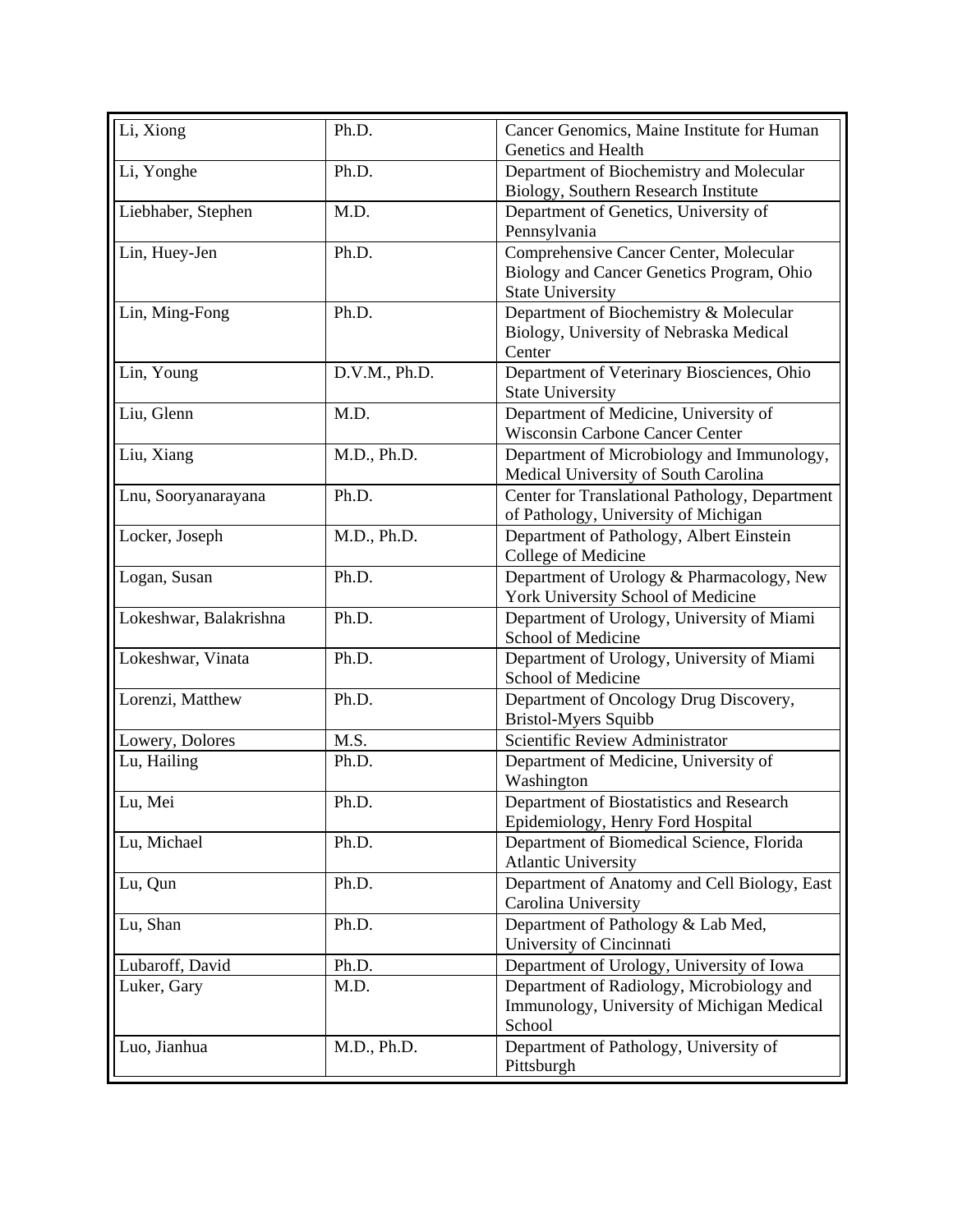| Luo, Jun               | Ph.D.                   | Department of Urology, Johns Hopkins<br>University                                                 |
|------------------------|-------------------------|----------------------------------------------------------------------------------------------------|
| Lupold, Shawn          | Ph.D.                   | Department of Urology, Johns Hopkins<br>University School of Medicine                              |
| Lushell, Robert        |                         | Malecare                                                                                           |
| Lustgarten, Joseph     | Ph.D.                   | Department of Immunology, Mayo Clinic<br>Arizona                                                   |
| Ly, Hinh               | Ph.D.                   | Department of Pathology and Laboratory<br>Medicine, Emory University                               |
| Ma, Jing               | M.D., Ph.D.             | Department of Medicine, Brigham & Women's<br>Hospital & Harvard Medical School                     |
| Ma, Lijun              | Ph.D.                   | Department of Radiation Oncology, University<br>of California, San Francisco                       |
| MacCollin, Mia         | M.D.                    | Scientific Review Administrator                                                                    |
| Magnuson, Nancy        | Ph.D.                   | School of Molecular Biosciences, Washington<br><b>State University</b>                             |
| Mahajan, Nupam         | Ph.D.                   | Drug Discovery, Moffitt Cancer Center                                                              |
| Mahato, Ram            | Ph.D.                   | Department of Pharmaceutical Sciences,<br>University of Tennessee Health Science Center            |
| Man, Yan-Gao           | M.D., Ph.D.             | Department of Gynecologic and Breast<br>Pathology, Armed Forces Institute of Pathology             |
| Mandinova, Anna        | M.D., Ph.D.             | Department of Dermatology-CBRC, Harvard<br>Medical School-MGH                                      |
| Manfredi, James        | Ph.D.                   | Department of Oncological Sciences, Mount<br>Sinai School of Medicine                              |
| Manning, John          |                         | Us TOO                                                                                             |
| Marchionni, Luigi      | M.D., Ph.D.             | The Sidney Kimmel Comprehensive Cancer<br>Center, Johns Hopkins University - School of<br>Medicine |
| Margolis, Daniel       | M.D.                    | Department of Radiology, David Geffen School<br>of Medicine at UCLA                                |
| Mark, Hon Fong         | Ph.D., M.B.A.           | Scientific Review Administrator                                                                    |
| Marker, Paul           | Ph.D.                   | Division of Pharmaceutical Sciences,<br>University of Wisconsin-Madison                            |
| Mark-Wilson, Priscilla | M.S.N, M.P.H.,<br>M.B.A | Scientific Review Administrator                                                                    |
| Martignetti, John      | M.D., Ph.D.             | Department of Human Genetics, Pediatrics &<br>Cancer Center, Mount Sinai School of<br>Medicine     |
| Martin, Daniel         | M.D.                    | Institute for Systems Biology                                                                      |
| Martyn, Donald         | Ph.D.                   | Scientific Review Administrator                                                                    |
| Maschke, Karen         | Ph.D.                   | The Hastings Center                                                                                |
| Matsunaga, Terry       | Ph.D., Pharm.D.         | Department of Radiology, University of<br>Arizona                                                  |
| Matsuyama, Shigemi     | D.V.M., Ph.D.           | Department of Medicine, Case Western<br><b>Reserve University</b>                                  |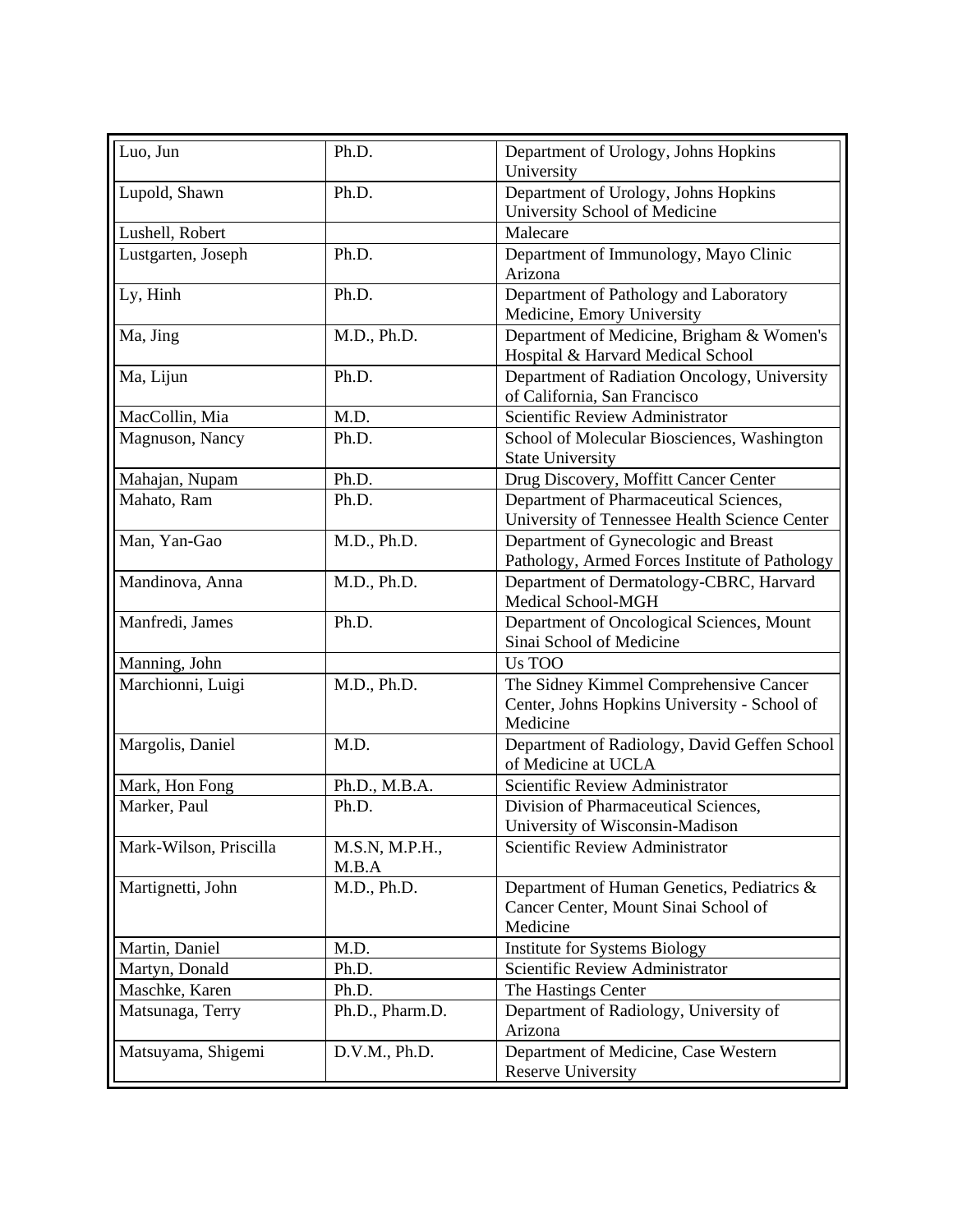| McColl, Roderick  | Ph.D.       | Department of Radiology, University of Texas<br>Southwestern Medical Center                                     |
|-------------------|-------------|-----------------------------------------------------------------------------------------------------------------|
| McCubrey, James   | Ph.D.       | Department of Microbiology and Immunology,<br>East Carolina University Brody School of                          |
|                   |             | Medicine                                                                                                        |
| McGavin, Mary     | Ph.D.       | Scientific Review Administrator                                                                                 |
| McGoron, Anthony  | Ph.D.       | Department of Biomedical Engineering, Florida<br><b>International University</b>                                |
| McGuffie, Eileen  | Ph.D.       | Scientific Review Administrator                                                                                 |
| McPhaul, Michael  | M.D.        | Department of Internal Medicine, UT<br>Southwestern                                                             |
| Meadows, Gary     | Ph.D.       | Department of Pharmaceutical Sciences,<br>Washington State University College of<br>Pharmacy                    |
| Meeker, Alan      | Ph.D.       | Department of Pathology, Johns Hopkins<br>University School of Medicine                                         |
| Mehrmann, Louis   |             | <b>American Cancer Society</b>                                                                                  |
| Mehta, Parmender  | Ph.D.       | Department of Biochemistry and Molecular<br>Biology, University of Nebraska Medical<br>Center                   |
| Mehta, Rajeshwari | Ph.D.       | <b>IIT Research Institute</b>                                                                                   |
| Meier, Kathryn    | Ph.D.       | Department of Nutrition and Exercise<br>Physiology, Washington State University                                 |
| Menard, Cynthia   | M.D.        | Department of Radiation Oncology, Princess<br>Margaret Hospital                                                 |
| Meng, Maxwell     | M.D.        | Department of Urology, University of<br>California San Francisco                                                |
| Mercante, Donald  | Ph.D.       | Department of Biostatistics, Louisiana State<br><b>University Health Sciences Center</b>                        |
| Merkle, Carrie    | Ph.D., R.N. | College of Nursing, University of Arizona                                                                       |
| Metzger, Gregory  | Ph.D.       | Departments of Radiology and Urologic,<br>University of Minnesota                                               |
| Michalek, Joel    | Ph.D.       | Department of Epidemiology and Biostatistics,<br>University of Texas Health Science Center at<br>San Antonio    |
| Mikkelsen, Ross   | Ph.D.       | Department of Radiation Oncology, Virginia<br>Commonwealth University                                           |
| Miller, Alexandra | Ph.D.       | Department of Radiation Biology, Uniformed<br>Services University                                               |
| Miranti, Cindy    | Ph.D.       | Department of Laboratory of Integrin Signaling<br>& Tumorigenesis, Van Andel Research Institute                 |
| Miyamoto, Hiroshi | M.D., Ph.D. | Department of Pathology and Laboratory<br>Medicine, University of Rochester School of<br>Medicine and Dentistry |
| Mo, Yin-Yuan      | Ph.D.       | Department of Medical Microbiology &<br>Immunology, Southern Illinois University<br>School of Medicine          |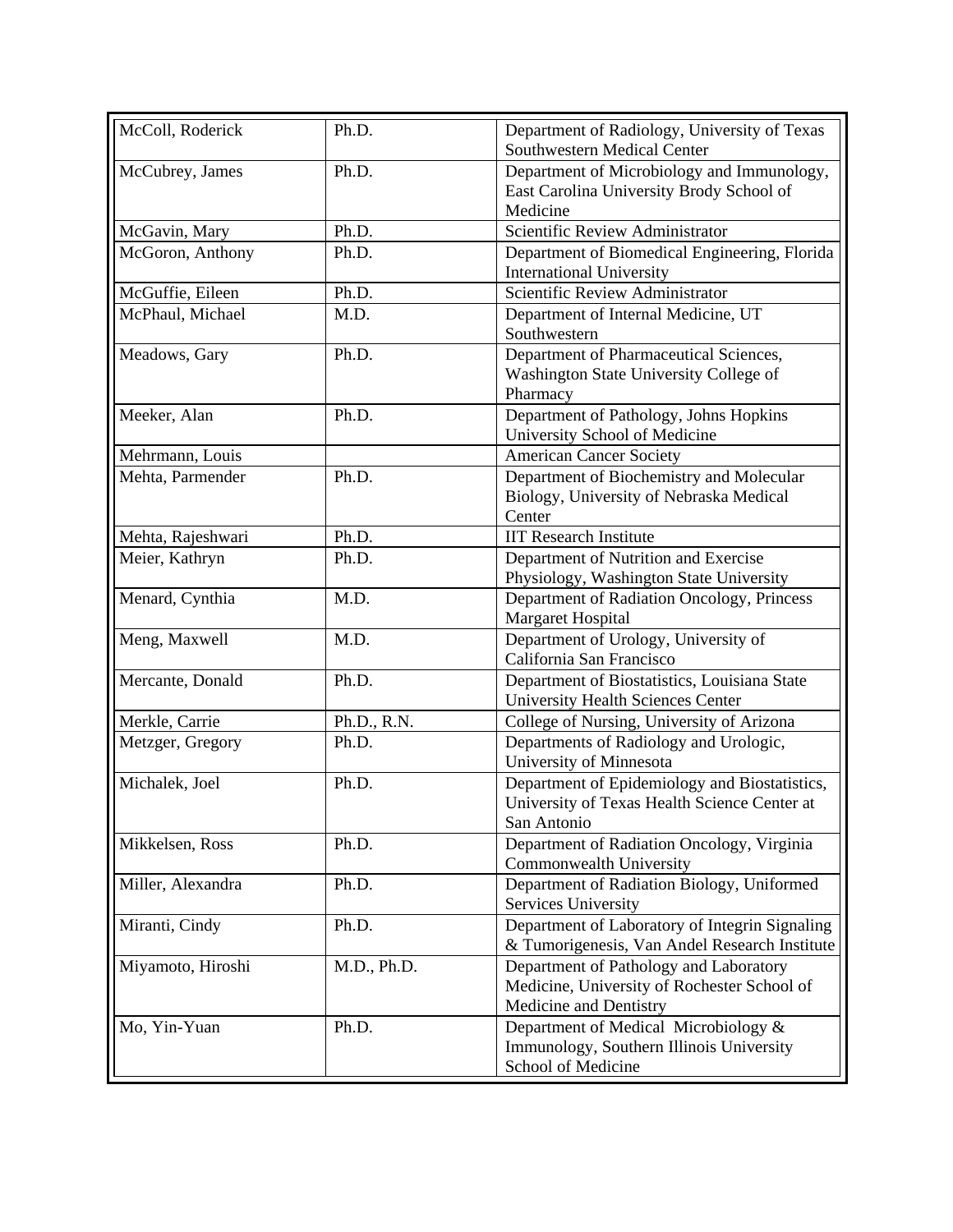| Moadel, Renee        | M.D.        | Department of Nuclear Medicine, Montefiore<br>Medical Center, Albert Einstein College of<br>Medicine               |
|----------------------|-------------|--------------------------------------------------------------------------------------------------------------------|
| Mohler, James        | M.D.        | Department of Urology, Roswell Park Cancer<br>Institute                                                            |
| Montgomery, Robert   | M.D.        | Department of Medical Oncology, University<br>of Washington                                                        |
| Moore, Bob           | Ph.D.       | Department of Pharmaceutical Science,<br>University of Tennesse                                                    |
| Moore, V. Ed         |             | The Arkansas Prostate Cancer Foundation                                                                            |
| Moreno, Carlos       | Ph.D.       | Department of Pathology and Laboratory<br>Medicine, Emory University                                               |
| Morris, Patricia     | Ph.D.       | Department of Population Council, The<br>Rockefeller University                                                    |
| Morrissey, Colm      | Ph.D.       | Department of Urology, University of<br>Washington                                                                 |
| Morton, Ronald       | Jr., M.D.   | GTx, Inc.                                                                                                          |
| Most, David          |             | Health Information Research, Inc.(a 501c3)                                                                         |
| Mudryj, Maria        | Ph.D.       | Department of Medical Microbiology &<br>Immunology, University of California, Davis                                |
| Mueller, Barbara     | Ph.D.       | Scientific Review Administrator                                                                                    |
| Mukhtar, Hasan       | Ph.D.       | Department of Dermatology, University of<br>Wisconsin, Medical Science Center                                      |
| Nanda, Navreet       | Ph.D.       | Last Institution - National Institutes of Health                                                                   |
| Narla, Goutham       | M.D., Ph.D. | Department of Medicine, Genetics & Genomic<br>Sciences, Mount Sinai School of Medicine,<br>Icahn Medical Institute |
| Navin, John          |             | Malecare                                                                                                           |
| Navone, Nora         | M.D., Ph.D. | Department of Genitourinary Medical<br>Oncology, M.D. Anderson Cancer Center                                       |
| Nawaz, Zafar         | Ph.D.       | Department of Biochemistry and Molecular<br>Biology, University of Miami School of<br>Medicine                     |
| Nayak, Ramesh        | Ph.D.       | Scientific Review Administrator                                                                                    |
| Naylor, Susan        | Ph.D.       | Department of Cellular and Structural Biology,<br>University of Texas Health Science Center at<br>San Antonio      |
| Nelson, Colleen      | Ph.D.       | Institute of Health and Biomedical Innovation,<br>Queensland University of Technology                              |
| Nettles, Kendall     | Ph.D.       | Department of Biomedical Research, The<br><b>Scripps Research Institute</b>                                        |
| Neugut, Alfred       | M.D., Ph.D. | Departments of Medicine and Epidemiology<br>, Columbia University                                                  |
| Neuhausen, Susan     | Ph.D.       | Department of Population Sciences, The<br>Beckman Research Institute of the City of Hope                           |
| Nightingale, Kathryn | Ph.D.       | Department of Biomedical Engineering, Duke<br>University                                                           |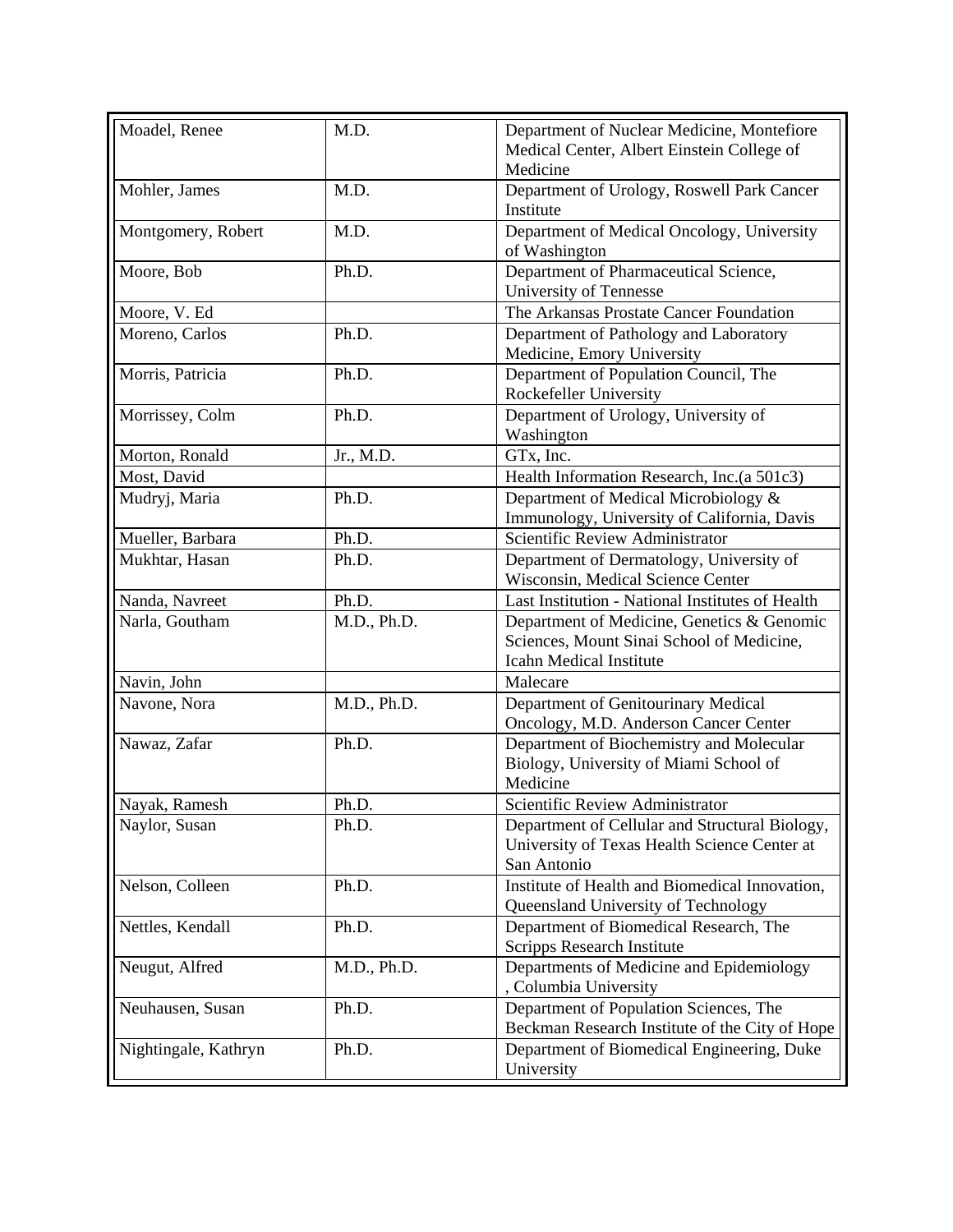| Nikolovska-Coleska, Zaneta | Ph.D.      | Department of Pathology, University of<br>Michigan, Medical School                                              |
|----------------------------|------------|-----------------------------------------------------------------------------------------------------------------|
| Njar, Vincent              | Ph.D.      | Department of Pharmaceutical Sciences,<br>Thomas Jefferson University                                           |
| Norris, James              | Ph.D.      | Department of Microbiology and Immunology,<br>Medical University of South Carolina                              |
| Notario, Vicente           | Ph.D.      | Department of Radiation Medicine,<br>Georgetown University Medical Center                                       |
| Obajimi, Oluwakemi         | Ph.D.      | Scientific Review Administrator                                                                                 |
| Odedina, Folakemi          | Ph.D.      | Department of Urology, University of Florida                                                                    |
| Odero-Marah, Valerie       | Ph.D.      | Department of Biological Sciences, Clark<br><b>Atlanta University</b>                                           |
| O'Keefe, Denise            | Ph.D.      | Department of Urology, University of<br>Pittsburgh                                                              |
| Ornstein, David            | M.D.       | 21st Century Oncology                                                                                           |
| O'Rourke, Maureen          | Ph.D.      | Scientific Review Administrator                                                                                 |
| Palapattu, Ganesh          | M.D.       | Department of Urology, The Methodist<br>Hospital                                                                |
| Pan, Dongfeng              | Ph.D.      | Department of Radiology, University of<br>Virginia                                                              |
| Pandey, Ravindra           | Ph.D.      | Department of Cellular Stress Biology &<br>Photodynamic Therapy Center, Roswell Park<br><b>Cancer Institute</b> |
| Paner, Gladell             | M.D.       | Departments of Pathology & Urology, Loyola<br><b>University Medical Center</b>                                  |
| Parker, Alexander          | Ph.D.      | Department of Cancer Center, Mayo Clinic                                                                        |
| Partridge, Benjamin Waring |            | Memorial Sloan Kettering Cancer Center                                                                          |
| Paunesku, Tatjana          | Ph.D.      | Department of Radiation Oncology,<br>Northwestern University                                                    |
| Pavalko, Fredrick          | Ph.D.      | Department of Cellular and Integrative<br>Physiology, Indiana University                                        |
| Pawar, Sangita             | Ph.D., MBA | Department of Pharmacology, The University<br>of Arizona                                                        |
| Peehl, Donna               | Ph.D.      | Department of Urology, Stanford University<br><b>Medical Center</b>                                             |
| Pence, Barbara             | Ph.D.      | Department of Pathology, Texas Tech<br>University Health Sciences Center                                        |
| Perambakam, Supriya        | Ph.D.      | Deptartment of Medicine, Section of<br>Hematology and Oncology, University of<br>Illinois                       |
| Perez-Stable, Carlos       | Ph.D.      | Department of Medicine /Endocrinology,<br>Miami V.A. Medical Center                                             |
| Petrovics, Gyorgy          | Ph.D.      | <b>USUHS</b>                                                                                                    |
| Pflug, Beth                | Ph.D.      | Department of Medicine, Indiana University                                                                      |
| Philip, Ramila             | Ph.D.      | Immunotope, Inc.                                                                                                |
| Phillips, Mark             | Ph.D.      | Department of Radiation Oncology, University<br>of Washington Medical Center                                    |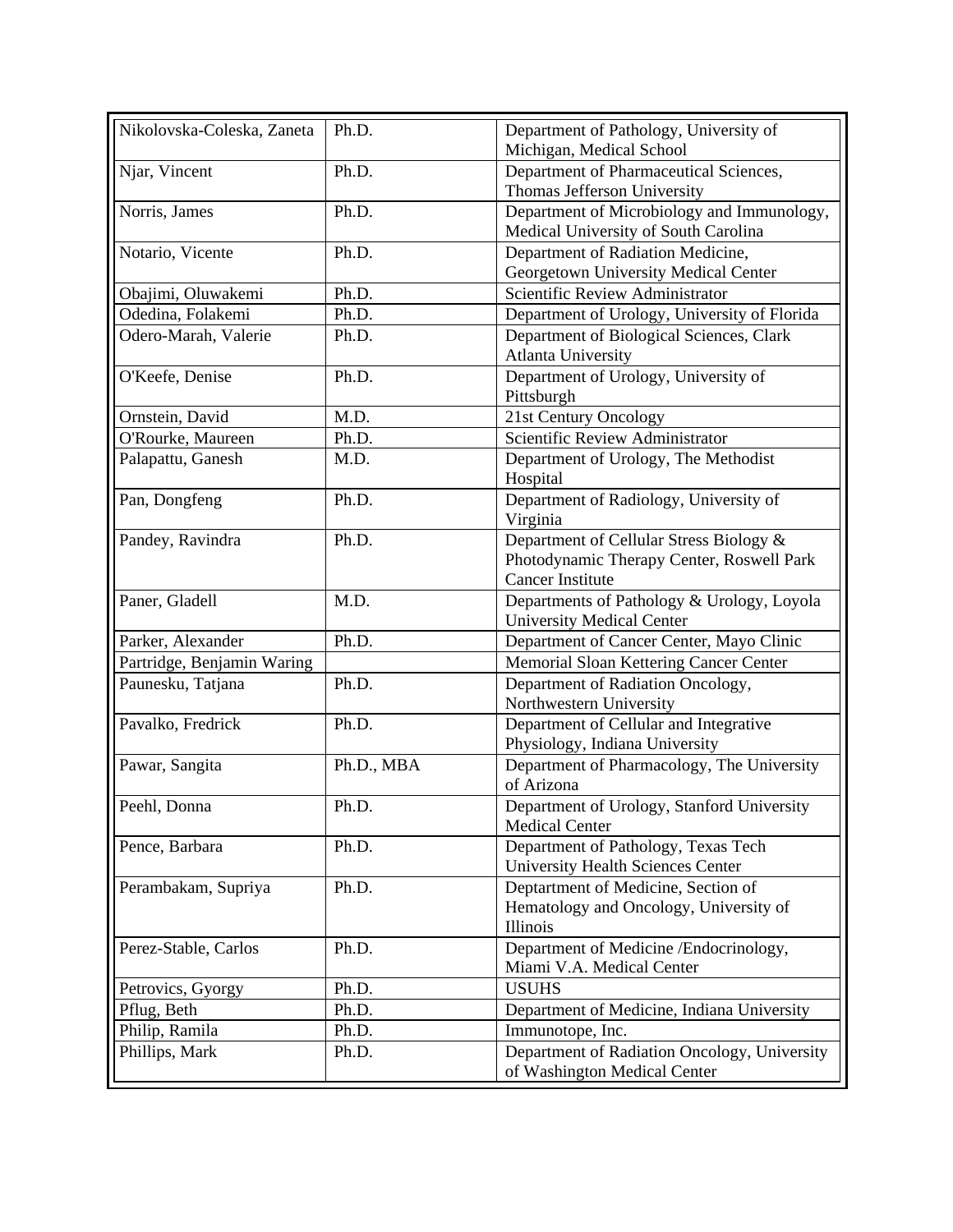| Phillips, Walter         |                    | Longwood Medical Area Prostate Cancer<br><b>Support Group</b>                                           |
|--------------------------|--------------------|---------------------------------------------------------------------------------------------------------|
| Pink, John               | Ph.D.              | Division of General Medical Sciences-                                                                   |
|                          |                    | Oncology, Case Western Reserve University                                                               |
| Pisarev, Vladimir        | M.D., Ph.D., D.Sc. | Department of Surgery, University of Nebraska<br><b>Medical Center</b>                                  |
| Planas-Silva, Maricarmen | Ph.D., M.B.A       | Scientific Review Administrator                                                                         |
| Plymate, Stephen         | M.D.               | Department of Medicine, University of<br>Washington                                                     |
| Podgorski, Izabela       | Ph.D.              | Department of Pharmacology, Wayne State<br>University, School of Medicine                               |
| Popejoy, Michael         | Ph.D., M.P.H.      | Us TOO Charlotte NC Chapter                                                                             |
| Povirk, Lawrence         | Ph.D.              | Department of Pharmacology and Toxicology,<br>Virginia Commonwealth University                          |
| Pynn, Craig              |                    | Malecare                                                                                                |
| Qiu, Yun                 | Ph.D.              | Department of Pharmacology & Experimental<br>Therapeutics, University of Maryland School of<br>Medicine |
| Quirk, Jennifer          | Ph.D.              | Scientific Review Administrator                                                                         |
| Raj, Ganesh              | M.D., Ph.D.        | Department of Urology, UT Southwestern<br><b>Medical Center at Dallas</b>                               |
| Rana, Ajay               | Ph.D.              | Department of Pharmacology, Loyola<br><b>University Medical Center</b>                                  |
| Rasheed, Jamal           |                    | <b>Us TOO International</b>                                                                             |
| Reddy, Prem-Veer         | Ph.D.              | Department of Vattikuti Urology Institute,<br>Henry Ford Health System                                  |
| Rhee, Juong              | Ph.D.              | Radiation Oncology Research Laboratory,<br>University of Maryland, Baltimore                            |
| Rickman, David           | Ph.D.              | Department of Pathology and Laboratory<br>Medicine, Weill Cornell Medical College                       |
| Robinson, Matthew        | Ph.D.              | Department of Medical Oncology, Fox Chase<br><b>Cancer Center</b>                                       |
| Rosbury, Blake           |                    | Friend For Life                                                                                         |
| Rosenberg, Jonathan      | M.D.               | Department of Medical Oncology, Dana Farber<br><b>Cancer Institute</b>                                  |
| Rosser, Charles          | M.D., M.B.A.       | Department of Urologic Oncology, MD<br>Anderson Cancer Center/University of Central<br>Florida          |
| Roy-Burman, Pradip       | Ph.D.              | Department of Pathology, University of<br>Southern California                                           |
| Samant, Rajeev           | Ph.D.              | Department of Oncologic Sciences, University<br>of South Alabama Mitchell Cancer Institute              |
| Samy, Anantha            | Ph.D.              | Department of Surgery, University of Alabama<br>School of Medicine, Birmingham                          |
| Sang, Qing-Xiang         | Ph.D.              | Department of Chemistry and Biochemistry,<br>Florida State University                                   |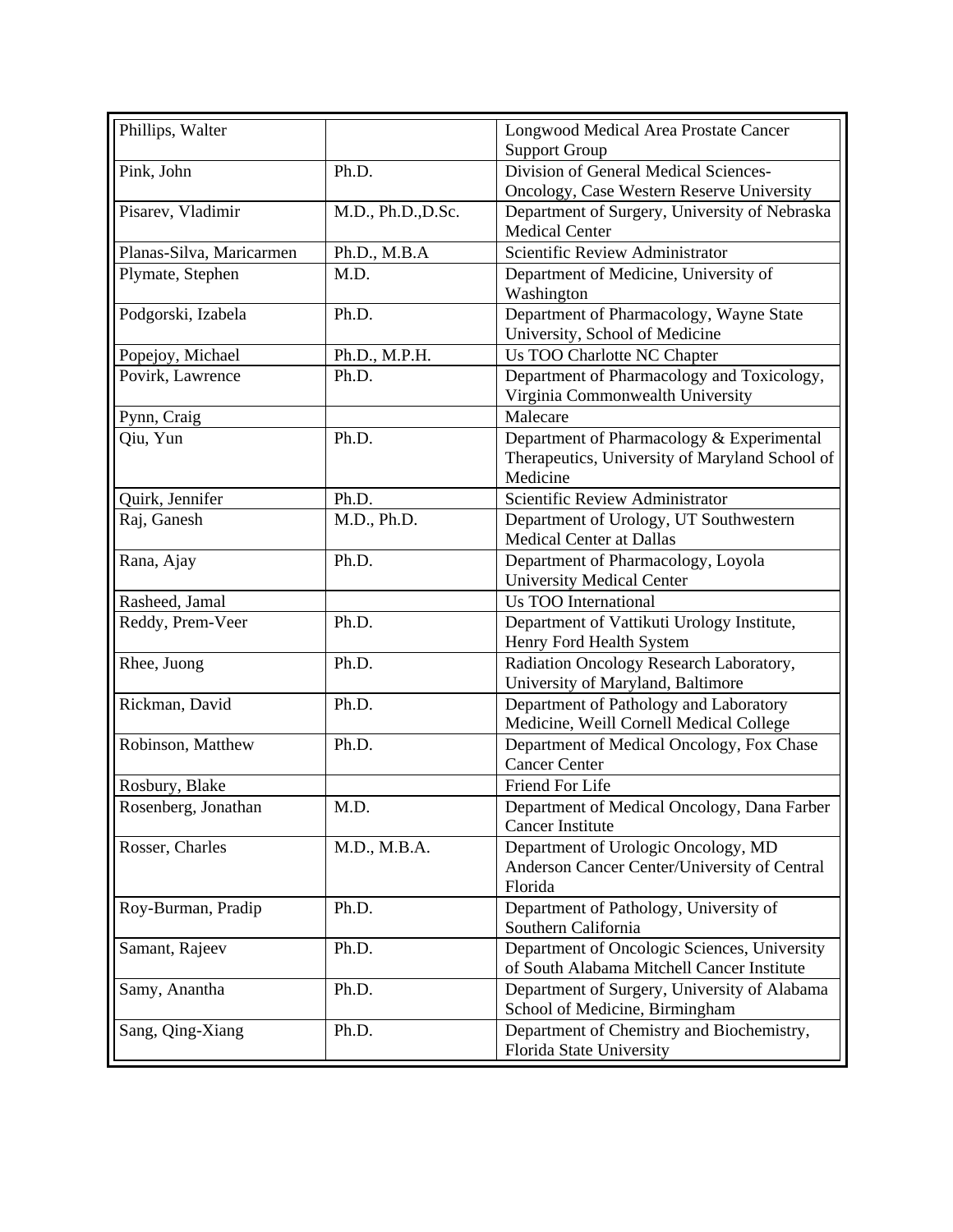| Sartorius, Carol        | Ph.D.         | Department of Medicine/Endocrinology,<br>University of Colorado Anschutz Medical<br>Center                                                         |
|-------------------------|---------------|----------------------------------------------------------------------------------------------------------------------------------------------------|
| Saxena, Neeraj          | Ph.D.         | Department of Medicine, Emory University,<br>School of Medicine                                                                                    |
| Scarpinato, Karin       | Ph.D.         | Wake Forest University School of Medicine                                                                                                          |
| Schaerdel, Arthur       | D.V.M.        | Scientific Review Administrator                                                                                                                    |
| Schneider, Barbara      | Ph.D.         | Department of Medicine, Vanderbilt University<br><b>Medical Center</b>                                                                             |
| Schwartz, Harold        | Ph.D.         | Scientific Review Administrator                                                                                                                    |
| Sehgal, Inder           | D.V.M., Ph.D. | Department of Comparative Biomedical<br>Sciences, Louisiana State University School of<br>Veterinary Medicine                                      |
| Seidel, William         |               | <b>Us TOO International</b>                                                                                                                        |
| Sevick-Muraca, Eva      | Ph.D.         | Department of Diagnostic and Interventional<br>Imaging, The Brown Institute of Molecular<br>Medicine, The University of Texas                      |
| Shaff, John             |               | <b>OHSU Knight Cancer Institute</b>                                                                                                                |
| Shah, Girish            | Ph.D.         | Department of Pharmaceutical Sciences,<br>University of Louisiana                                                                                  |
| Sharifi, Nima           | M.D.          | Division of Hematology/Oncology, UT<br>Southwestern Medical Center                                                                                 |
| Sharma, Dipali          | M.D., Ph.D.   | Department of Hematology & Oncology,<br>Emory University School of Medicine                                                                        |
| Sharma, Padmanee        | M.D., Ph.D.   | Department of Oncology and Immunology, GU<br>Medical                                                                                               |
| Sheikh, M. Saeed        | M.D., Ph.D.   | Department of Pharmacology, SUNY Upstate<br>Medical University                                                                                     |
| Shen, Dinggang          | Ph.D.         | Department of Radiology, UNC-Chapel Hill                                                                                                           |
| Sheng, Shijie           | Ph.D.         | Department of Pathology, Wayne State<br>University School of Medicine                                                                              |
| Shepard, George         | Jr.           | PCCNC - Prostate Cancer Coalition of NC                                                                                                            |
| Shi, Yufang             | Ph.D.         | Department of Molecular Genetics,<br>Microbiology & Immunology, Univ of<br>Medicine & Dentistry of NJ Robert Wood<br><b>Johnson Medical School</b> |
| Showalter, Paul         |               | <b>Chestertown Hospital Prostate Support Group</b>                                                                                                 |
| Shridhar, Vijayalakshmi | Ph.D.         | Department of Experimental Pathology, Mayo<br>Clinic College of Medicine                                                                           |
| Shukla, Girish          | Ph.D.         | Department of Biology, Cleveland State<br>University                                                                                               |
| Shuman, Marc            | M.D.          | Department of Medicine, University of<br>California at San Francisco                                                                               |
| Signoretti, Sabina      | M.D.          | Department of Pathology, Brigham and<br>Women's Hospital, Harvard Medical School                                                                   |
| Sikes, Robert           | Ph.D.         | Department of Biological Sciences, University<br>of Delaware                                                                                       |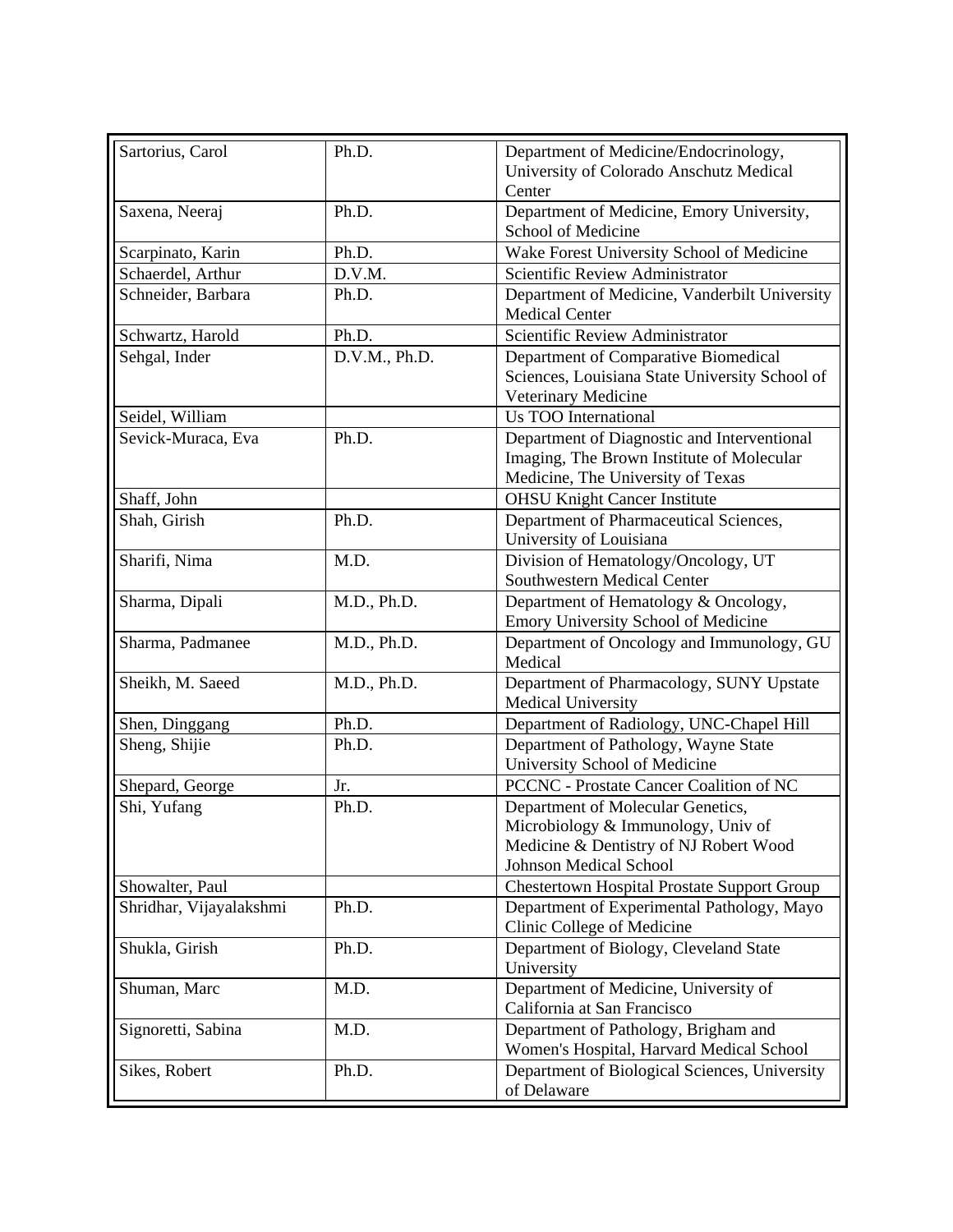| Silver, Barbara     | Ph.D.          | Scientific Review Administrator                                                   |
|---------------------|----------------|-----------------------------------------------------------------------------------|
| Simpson, Melanie    | Ph.D.          | Department of Biochemistry, University of                                         |
|                     |                | Nebraska Lincoln                                                                  |
| Singh, Ajay         | Ph.D.          | Mitchell Cancer Institute, University of South                                    |
|                     |                | Alabama                                                                           |
| Singh, Anurag       | M.D.           | Department of Radiation Medicine, Roswell                                         |
|                     |                | <b>Park Cancer Institute</b>                                                      |
| Singh, Brij         | Ph.D.          | Department of Biochemistry and Molecular                                          |
|                     |                | Biology, University of North Dakota                                               |
| Singh, Rakesh       | Ph.D.          | Department of Pathology and Microbiology,                                         |
|                     |                | University of Nebraska Medical Center                                             |
| Singh, Shailesh     | Ph.D.          | Department of Microbiology & Immunology,                                          |
|                     |                | University of Louisville                                                          |
| Singhal, Sharad     | Ph.D.          | Department of Molecular Biology &                                                 |
|                     |                | Immunology, University of North Texas                                             |
| Sinha, Raghu        | Ph.D.          | Department of Biochemistry and Molecular                                          |
|                     |                | Biology, Penn State College of Medicine                                           |
| Siochi, R. Alfredo  | Ph.D.          | Department of Radiation Oncology, University                                      |
|                     |                | of Iowa                                                                           |
| Sizer, John         |                | St. Joseph's Hospital Us TOO Chapter                                              |
| Skapek, Stephen     | M.D.           | Department of Hematology/Oncology                                                 |
|                     |                | (Molecular Therapeutics), University of                                           |
|                     |                | Chicago                                                                           |
| Skinner, Halcyon    | Ph.D.          | Department of Population Health Sciences,                                         |
|                     |                | University of Wisconsin - Madison                                                 |
| Slaton, Joel        | M.D.           | Department of Urologic Surgery, University of                                     |
|                     |                | Minnesota                                                                         |
| Smith, David        | M.D.           | Department of Internal Medicine, Division of                                      |
|                     |                | Hematology/Oncology, University of Michigan                                       |
| Smith, Steven       | Ph.D.          | Department of Molecular Science, Division of                                      |
|                     |                | Urology and Urologic Oncology, City of Hope,<br><b>Beckman Research Institute</b> |
|                     |                |                                                                                   |
| Smolin, Ira         |                | <b>American Cancer Society</b>                                                    |
| Sokoloff, Mitchell  | M.D., F.A.C.S. | Division of Urology, University of Arizona                                        |
|                     |                | College of Medicine<br>Department of Medicine, Memorial Sloan-                    |
| Solit, David        | M.D.           | <b>Kettering Cancer Center</b>                                                    |
| Song, Danny         | M.D.           | Department of Radiation Oncology and                                              |
|                     |                | Molecular Radiation Sciences, Johns Hopkins                                       |
|                     |                | University School of Medicine                                                     |
| Spielmann, H. Peter | Ph.D.          | Department of Molecular & Cellular                                                |
|                     |                | Biochemistry, University of Kentucky                                              |
| Spurgeon, William   |                | Alta Bates Summit Medical Center                                                  |
| Sreekumar, Arun     | Ph.D.          | Department of Biochemistry & Cancer Center,                                       |
|                     |                | Medical College of Georgia                                                        |
| Stearns, Mark       | Ph.D.          | Department of Pathology & Laboratory                                              |
|                     |                | Medicine, Drexel University School of                                             |
|                     |                | Medicine                                                                          |
|                     |                |                                                                                   |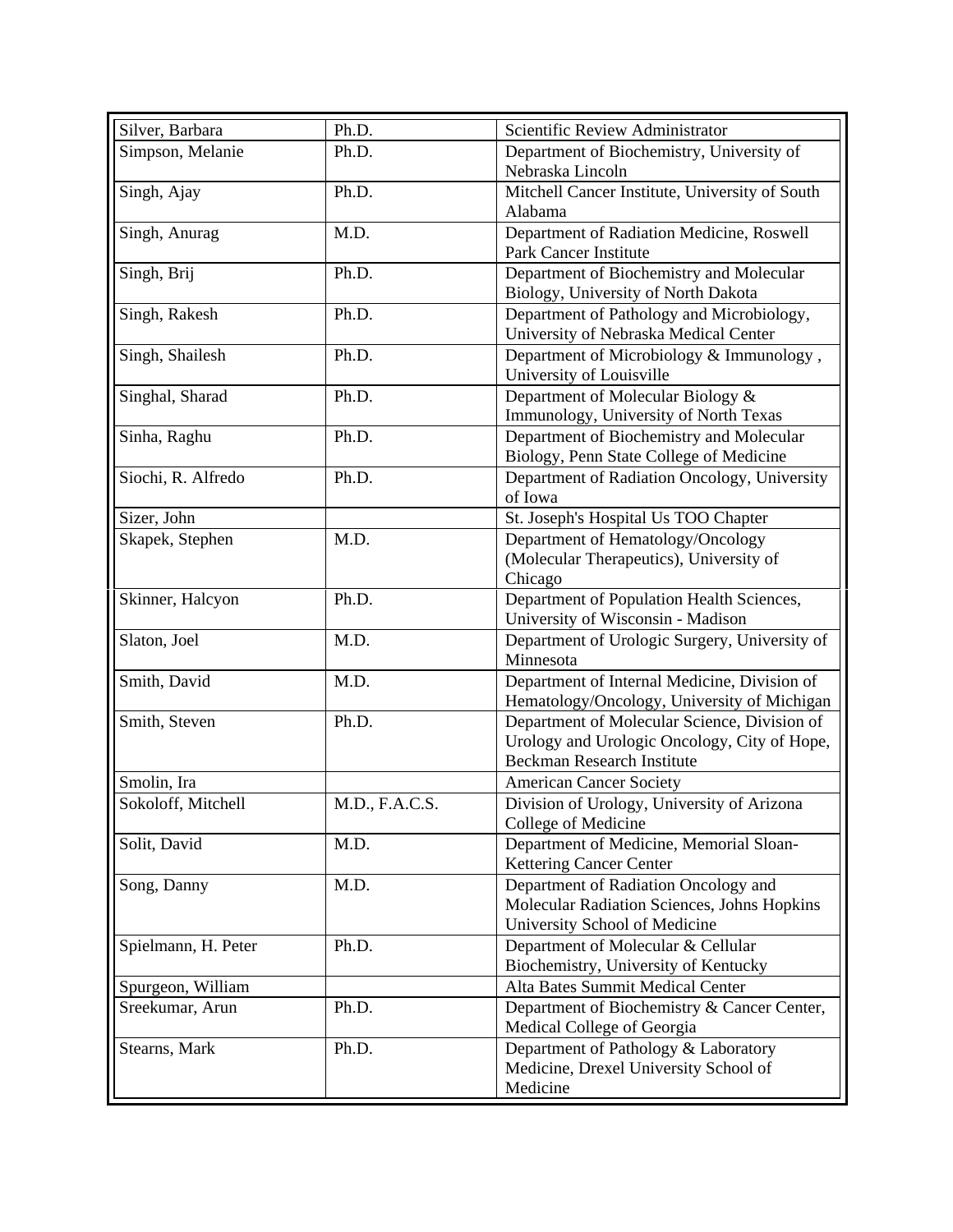| Stern, Mariana       | Ph.D.         | Department of Preventive Medicine, University                                                                      |
|----------------------|---------------|--------------------------------------------------------------------------------------------------------------------|
|                      |               | of South California, Keck School of Medicine                                                                       |
| Stewart, LaMonica    | Ph.D.         | Department of Cancer Biology, Meharry<br><b>Medical College</b>                                                    |
| Stratton, M. Suzanne | Ph.D.         | <b>Blue Cross Blue Shield Association</b>                                                                          |
| Strobl, Jeannine     | Ph.D.         | Scientific Review Administrator                                                                                    |
| Strom, Sara          | Ph.D.         | Department of Epidemiology, The University                                                                         |
|                      |               | of Texas M. D. Anderson Cancer Center                                                                              |
| Stromberg, Robin     | Ph.D.         | Scientific Review Administrator                                                                                    |
| Su, Zhen             | M.D.          | Department of Urology, University of Florida,<br>College of Medicine                                               |
| Sui, Guangchao       | Ph.D.         | Department of Cancer Biology, Wake Forest<br>University School of Medicine                                         |
| Sun, LuZhe           | Ph.D.         | Department of Cellular and Structural Biology,<br>University of Texas Health Science Center at<br>San Antonio      |
| Sun, Zijie           | Ph.D.         | Department of Urology & Genetics, Stanford<br>University School of Medicine                                        |
| Sweeney, Christopher | M.B.B.S.      | Lank Center for Genitourinary Oncology, Dana<br>Farber Cancer Institute, Lank Center for<br>Genitourinary Oncology |
| Syed, Viqar          | Ph.D.         | Department of Obstetrics and Gynecology,<br><b>Uniformed Services University</b>                                   |
| Sylvester, Diane     | Ph.D.         | Directorate of Science and Technology, Central<br><b>Intelligence Agency</b>                                       |
| Tang, Dean           | M.D., Ph.D.   | Department of Carcinogenesis, Univ of Texas<br>M.D. Anderson Cancer Center                                         |
| Terris, Martha       | M.D.          | Chief of Urology, The Medical College of<br>Georgia                                                                |
| Terry, Paul          | Ph.D., M.P.H. | Department of Epidemiology, Emory<br>University, Rollins School of Public Health                                   |
| Thomas, M. Albert    | Ph.D.         | Department of Radiological Sciences,<br>University of California, Los Angeles David<br>Geffen School of Medicine   |
| Thompson, Patricia   | Ph.D.         | Department of Epidemiology, University of<br>Arizona                                                               |
| Thoreson, Bruce      |               | Us TOO International                                                                                               |
| Thuillier, Philippe  | Ph.D.         | PHPM, Oregon Health Sciences University                                                                            |
| Titus, Mark          | Ph.D.         | Department of Urology and Oncology, Roswell<br><b>Park Cancer Institute</b>                                        |
| Tiwari, Raj          | Ph.D.         | Department of Microbiology & Immunology,<br>New York Medical College                                               |
| Tolosa, Leah         | Ph.D.         | Department of Chemical & Biochemical<br>Engineering, University of Maryland Baltimore<br>County                    |
| Tomita, York         | Ph.D.         | Department of Oncology, Lombardi<br>Comprehensive Cancer Center                                                    |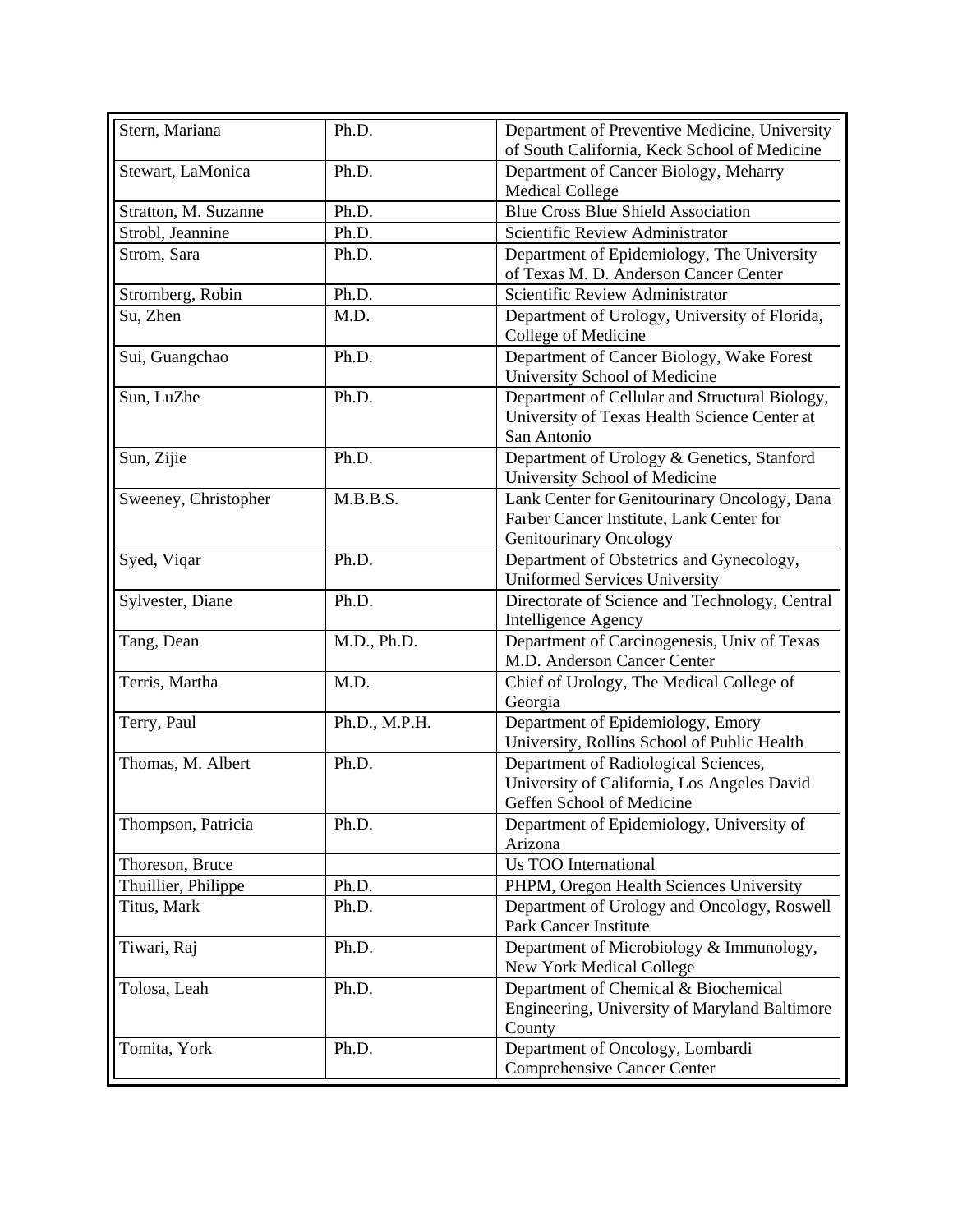| Torkko, Kathleen      | Ph.D.                 | Department of Pathology, University of<br>Colorado Denver                                                       |
|-----------------------|-----------------------|-----------------------------------------------------------------------------------------------------------------|
| Townsend, Alan        | Ph.D.                 | Department of Biochemistry, Wake Forest<br>University School of Medicine                                        |
| Troester, Melissa     | Ph.D.                 | Department of Epidemiology, University of<br>North Carolina at Chapel Hill                                      |
| Tu, Yaping            | Ph.D.                 | Department of Pharmacology, Creighton<br>University School of Medicine                                          |
| Tuszynski, George     | Ph.D.                 | Department of Neuroscience, Temple<br>University                                                                |
| Tzivion, Guri         | Ph.D.                 | Cancer Institute, University of Mississippi<br><b>Medical Center</b>                                            |
| Ulrich, Connie        | Ph.D., R.N., F.A.A.N. | Department of Medical Ethics, University of<br>Pennsylvania, School of Medicine                                 |
| VanBrocklin, Henry    | Ph.D.                 | Department of Radiology, University of<br>California: San Francisco                                             |
| Vander Griend, Donald | Ph.D.                 | Department of Surgery, Section of Urology,<br>The University of Chicago                                         |
| Vella, Anthony        | Ph.D.                 | Department of Immunology, University of<br><b>Connecticut Health Center</b>                                     |
| Veltri, Robert        | Ph.D.                 | Department of Urology, Johns Hopkins<br>University School of Medicine                                           |
| Verma, Ajit           | Ph.D.                 | Department of Human Oncology, University of<br>Wisconsin                                                        |
| Veverka, Karen        | Ph.D.                 | GTx, Inc.                                                                                                       |
| Virga, Kristopher     | Ph.D.                 | Department of Pharmaceutical Sciences, Texas<br>A&M Health Science Center College of<br>Pharmacy                |
| Walker, Eleanor       | M.D.                  | Department of Radiation Oncology, Henry Ford<br><b>Health System</b>                                            |
| Wang, Fen             | Ph.D.                 | Institute of Biosciences and Technology, Texas<br>A&M University System Health Science Center                   |
| Wang, Qiming Jane     | Ph.D.                 | Department of Pharmacology, University of<br>Pittsburgh                                                         |
| Wang, Sheng           | Ph.D.                 | Department of Cancer Research Center, Boston<br>University School of Medicine                                   |
| Wang, Zhengxin        | Ph.D.                 | Department of Cancer Biology, MD Anderson<br><b>Cancer Center</b>                                               |
| Wang, Zhou            | Ph.D.                 | Department of Urology, University of<br>Pittsburgh                                                              |
| Warlick, Christopher  | M.D., Ph.D.           | Department of Urologic Surgery, University of<br>Minnesota                                                      |
| Watabe, Kounosuke     | Ph.D.                 | Department of Medical Microbiology,<br>Immunology & Cell Biology, Southern Illinois<br>Univ. School of Medicine |
| Watson, Dennis        | Ph.D.                 | Department of Pathology & Laboratory<br>Medicine, Medical University of South<br>Carolina                       |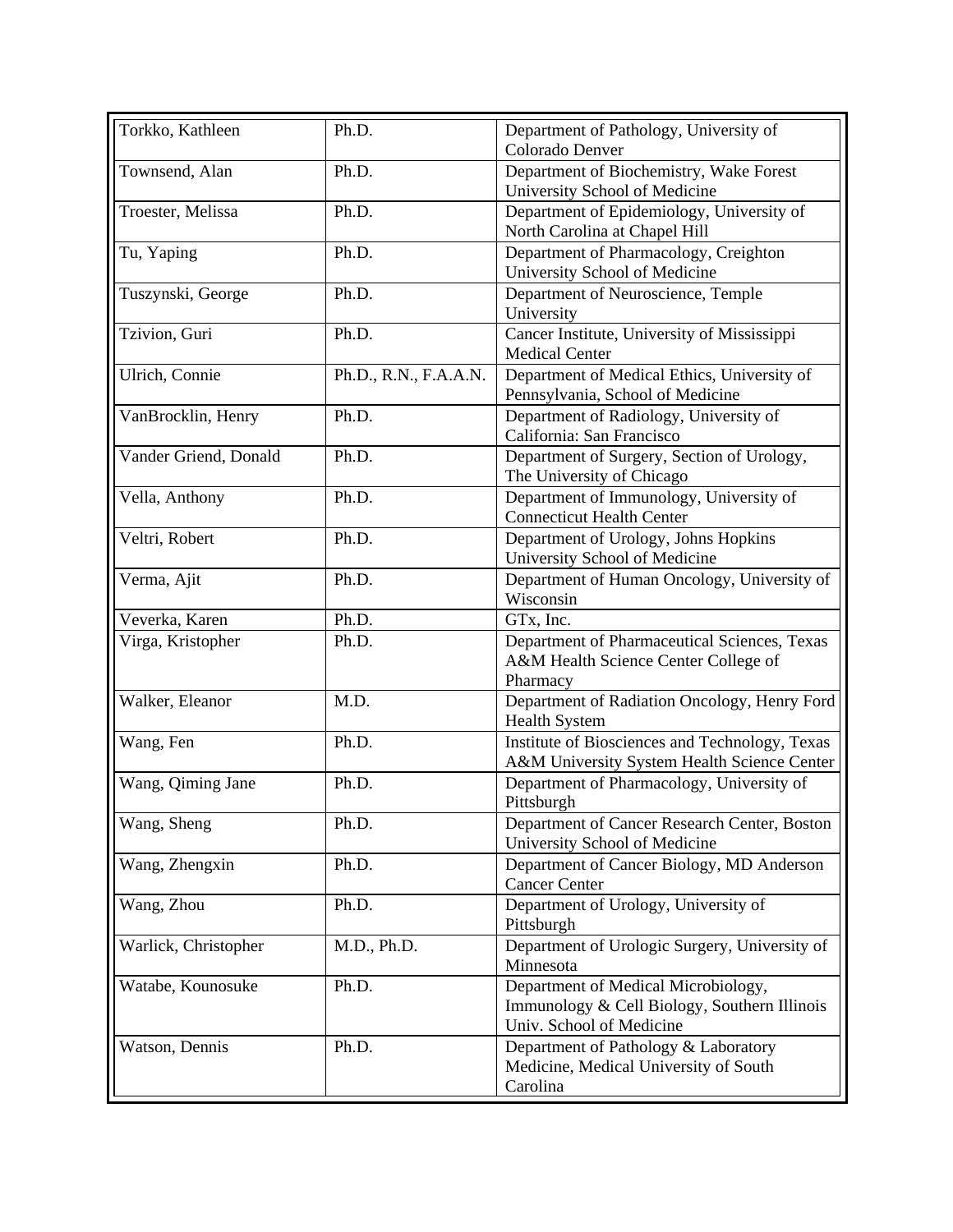| Wear, Keith          | Ph.D.         | Center for Devices and Radiological Health,<br>U.S. Food and Drug Administration                                                 |
|----------------------|---------------|----------------------------------------------------------------------------------------------------------------------------------|
| Weber, Georg         | M.D., Ph.D.   | College of Pharmacy, University of Cincinnati<br><b>Medical Center</b>                                                           |
| Weber, Horst         | M.D.          | Department of Gastroenterology, Boston                                                                                           |
| Weigel, Nancy        | Ph.D.         | University School of Medicine<br>Department of Molecular and Cellular Biology,                                                   |
| Wells, Alan          | M.D., D.M.Sc. | <b>Baylor College of Medicine</b><br>Department of Pathology, University of<br>Pittsburgh                                        |
| Westcott, Mary       | Ph.D.         | Scientific Review Administrator                                                                                                  |
| Whiting, Bruce       | Ph.D.         | Department of Radiology, Washington<br>University School of Medicine                                                             |
| Wilkinson, John      | Ph.D.         | Department of Biochemistry, Wake Forest<br>University School of Medicine                                                         |
| Williams, Bart       | Ph.D.         | Department of Lab. of Cell Signaling &<br>Carcinogenesis, Van Andel Research Institute                                           |
| Williams, Briana     | Ph.D.         | Department of Urology, Louisiana State<br><b>University Health Sciences Center</b>                                               |
| Williams, Shanita    | Ph.D., M.P.H. | NIH/NCMHD                                                                                                                        |
| Wilson, Michael      | Ph.D.         | Department of Research Service (151),<br><b>Veterans Administration Medical Center</b>                                           |
| Winquist, Eric       | M.D.          | Department of Oncology, University of<br><b>Western Ontario</b>                                                                  |
| Winter, Rachel       | Ph.D.         | Scientific Review Administrator                                                                                                  |
| Woloschak, Gayle     | Ph.D.         | Department of Radiation Oncology, Radiology,<br>Cell & Molecular Biology, Northwestern<br>University Feinberg School of Medicine |
| Woraratanadharm, Jan | Ph.D.         | Global Vaccines, Inc.                                                                                                            |
| Wright, Margaret     | Ph.D.         | Department of Pathology, University of Illinois<br>at Chicago                                                                    |
| Wright, Michael      | Ph.D.         | Department of Molecular Physiology &<br>Biophysics, University of Iowa                                                           |
| Wu, Daqing           | Ph.D.         | Department of Urology and Winship Cancer<br>Institute, Emory University School of Medicine                                       |
| Wu, Jennifer         | Ph.D.         | Department of Medicine, University of<br>Washington                                                                              |
| Wydro, Robert        | Ph.D.         | <b>Wydro Enterprises</b>                                                                                                         |
| Xie, Keping          | M.D., Ph.D.   | Department of Gastrointestinal Medical<br>Oncology, Univ. of Texas M.D. Anderson<br><b>Cancer Center</b>                         |
| Xie, Wen             | M.D., Ph.D.   | Center for Pharmacogenetics, University of<br>Pittsburgh                                                                         |
| Xing, Lei            | Ph.D.         | Department of Radiation Oncology, Stanford<br>University                                                                         |
| Xu, Jianming         | Ph.D.         | Department of Molecular and Cellular Biology,<br><b>Baylor College of Medicine</b>                                               |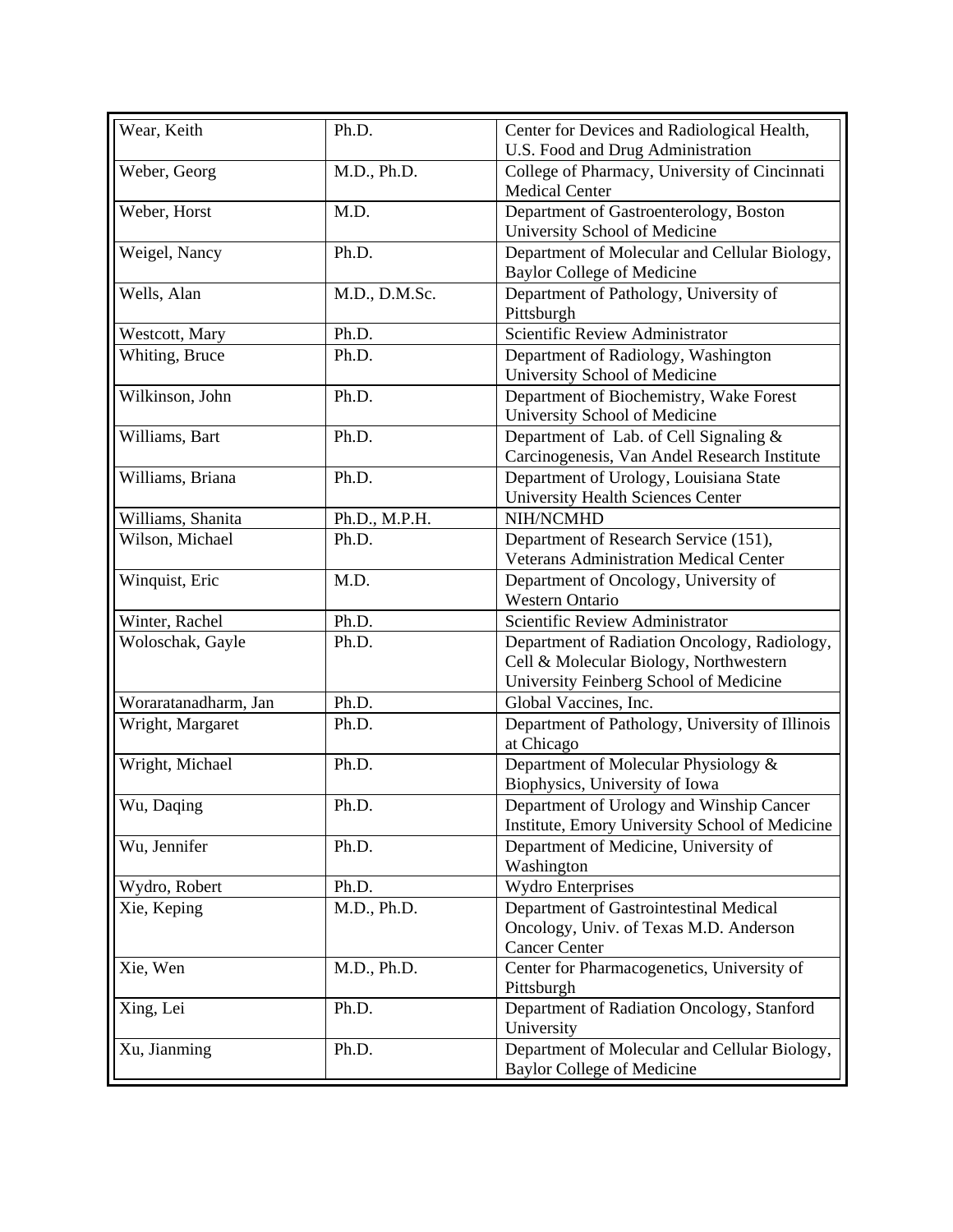| Xu, Liang                 | M.D., Ph.D. | Department of Radiation Oncology, University<br>of Michigan Medical School         |
|---------------------------|-------------|------------------------------------------------------------------------------------|
| Yandell, Brian            | Ph.D.       | Departments of Statistics and Horticulture,<br>University of Wisconsin-Madison     |
|                           | Ph.D.       |                                                                                    |
| Yang, Feng                |             | Department of Molecular and Cellular Biology,<br><b>Baylor College of Medicine</b> |
| Yang, Yu-Chung            | Ph.D.       | Department of Biochemistry, Case Western                                           |
|                           |             | <b>Reserve University</b>                                                          |
| Yeh, Shuyuan              | Ph.D.       | Department of Urology and Pathology,                                               |
|                           |             | University of Rochester                                                            |
| Yen, Andrew               | Ph.D.       | Department of Biomedical Sciences, Cornell<br>University                           |
| Ying, Shao-Yao            | Ph.D.       | Department of Cell and Neurobiology,                                               |
|                           |             | University of South California, Keck School of                                     |
|                           |             | Medicine                                                                           |
| You, Zongbing             | M.D., Ph.D. | Department of Structural and Cellular Biology,                                     |
|                           |             | Tulane University School of Medicine                                               |
| Young, Robert             |             | ZERO - The Project to End Prostate Cancer                                          |
| Yu, Jindan                | Ph.D.       | Division of Hematology/Oncology,                                                   |
|                           |             | Northwestern University Feinberg School of                                         |
|                           |             | Medicine                                                                           |
| Zea, Arnold               | Ph.D.       | Department of Microbiology, Louisiana State                                        |
|                           |             | Univ. Health Sciences Center                                                       |
| Zeigler-Johnson, Charnita | Ph.D.       | Department of Biostatistics and Epidemiology,                                      |
|                           |             | University of Pennsylvania                                                         |
| Zeng, Gang                | Ph.D.       | Department of Urology, University of                                               |
|                           |             | California, Los Angeles                                                            |
| Zhang, Bin                | Ph.D.       | Cold Spring Harbor Laboratory                                                      |
| Zhang, Haitao             | Ph.D.       | Department of Pathology, Tulane University                                         |
| Zhang, Jianhua            | Ph.D.       | Department of Pathology, University of                                             |
|                           |             | Alabama at Birmingham                                                              |
| Zhang, Jian-Ting          | Ph.D.       | Department of Pharmacology & Toxicology,                                           |
|                           |             | Indiana University School of Medicine                                              |
| Zhang, Ruiwen             | M.D., Ph.D. | Department of Pharmaceutical Sciences, Texas                                       |
|                           |             | Tech University Health Sciences Center                                             |
| Zhang, Yuexing            | M.D.        | Department of Pathology, University of                                             |
|                           |             | Maryland                                                                           |
| Zheng, Gang               | Ph.D.       | Department of Biophysics and Bioimaging,                                           |
|                           |             | Ontario Cancer Institute/University of Toronto                                     |
| Zheng, Jianping           | Ph.D.       | Department of Pathology, Keck School of                                            |
|                           |             | Medicine at USC                                                                    |
| Zhu, X. Ronald            | Ph.D.       | Department of Radiation Physics, MD                                                |
|                           |             | <b>Anderson Cancer Center</b>                                                      |
| Zi, Xiaolin               | M.D., Ph.D. | Department of Urology, University of                                               |
|                           |             | California, Irvine                                                                 |
| Zijlstra, Andries         | Ph.D.       | Department of Pathology, Vanderbilt                                                |
|                           |             | University                                                                         |
| Zirges, Roy               |             | <b>Siteman Cancer Center</b>                                                       |